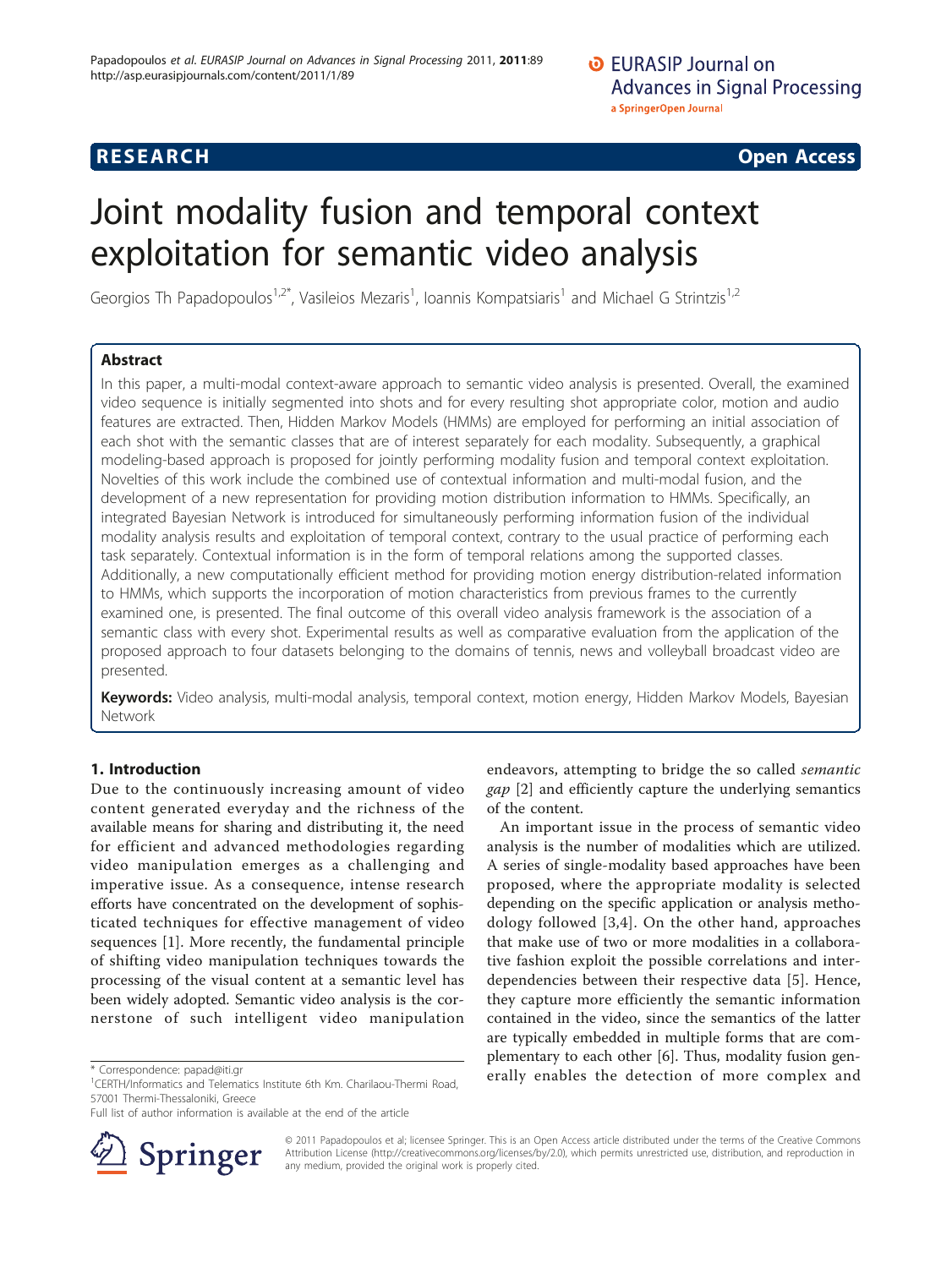higher-level semantic concepts and facilitates the effective generation of more accurate semantic descriptions.

In addition to modality fusion, the use of context has been shown to further facilitate semantic video analysis [[7\]](#page-19-0). In particular, contextual information has been widely used for overcoming ambiguities in the audiovisual data or for solving conflicts in the estimated analysis results. For that purpose, a series of diverse contextual information sources have been utilized [[8,9\]](#page-19-0). Among the available contextual information types, temporal context is of particular importance in video analysis. This is used for modeling temporal relations between semantic elements or temporal variations of particular features [\[10](#page-19-0)].

In this paper, a multi-modal context-aware approach to semantic video analysis is presented. Objective of this work is the association of each video shot with one of the semantic classes that are of interest in the given application domain. Novelties include the development of: (i) a graphical modeling-based approach for jointly realizing multi-modal fusion and temporal context exploitation, and (ii) a new representation for providing motion distribution information to Hidden Markov Models (HMMs). More specifically, for multi-modal fusion and temporal context exploitation an integrated Bayesian Network (BN) is proposed that incorporates the following key characteristics:

(a) It simultaneously handles the problems of modality fusion and temporal context modeling, taking advantage of all possible correlations between the respective data. This is a sharp contradistinction to the usual practice of performing each task separately.

(b) It encompasses a probabilistic approach for acquiring and modeling complex contextual knowledge about the long-term temporal patterns followed by the semantic classes. This goes beyond common practices that e.g. are limited to only learning pairwise temporal relations between the classes.

(c) Contextual constraints are applied within a restricted time interval, contrary to most of the methods in the literature that rely on the application of a time evolving procedure (e.g. HMMs, dynamic programming techniques, etc.) to the whole video sequence. The latter set of methods are usually prone to cumulative errors or are significantly affected by the presence of noise in the data.

All the above characteristics enable the developed BN to outperform other generative and discriminative learning methods. Concerning motion information processing, a new representation for providing motion energy distribution-related information to HMMs is presented that:

(a) Supports the combined use of motion characteristics from the current and previous frames, in order to efficiently handle cases of semantic classes that present similar motion patterns over a period of time

(b) Adopts a fine-grained motion representation, rather than being limited to e.g. dominant global motion.

(c) Presents recognition rates comparable to those of the best performing methods of the literature, while exhibiting computational complexity much lower than them and similar to that of considerably simpler and less well-performing techniques.

An overview of the proposed video semantic analysis approach is illustrated in Figure [1.](#page-2-0)

The paper is organized as follows: Section 2 presents an overview of the relevant literature. Section 3 describes the proposed new representation for providing motion information to HMMs, while Section 4 outlines the respective audio and color information processing. Section 5 details the proposed new joint fusion and temporal context exploitation framework. Experimental results as well as comparative evaluation from the application of the proposed approach to four datasets belonging to the domains of tennis, news and volleyball broadcast video are presented in Section 6, and conclusions are drawn in Section 7.

#### 2. Related work

#### 2.1. Machine learning for video analysis

The usage of Machine Learning (ML) algorithms constitutes a robust methodology for modeling the complex relationships and interdependencies between the lowlevel audio-visual data and the perceptually higher-level semantic concepts. Among the algorithms of the latter category, HMMs and BNs have been used extensively for video analysis tasks. In particular, HMMs have been distinguished due to their suitability for modeling pattern recognition problems that exhibit an inherent temporality [[11\]](#page-19-0). Among others, they have been used for performing video temporal segmentation, semantic event detection, highlight extraction and video structure analysis (e.g. [[12](#page-19-0)-[14](#page-19-0)]). On the other hand, BNs constitute an efficient methodology for learning causal relationships and an effective representation for combining prior knowledge and data [\[15](#page-19-0)]. Additionally, their ability to handle situations of missing data has also been reported [[16\]](#page-19-0). BNs have been utilized in video analysis tasks such as semantic concept detection, video segmentation and event detection (e.g. [[17,18](#page-19-0)]), to name a few.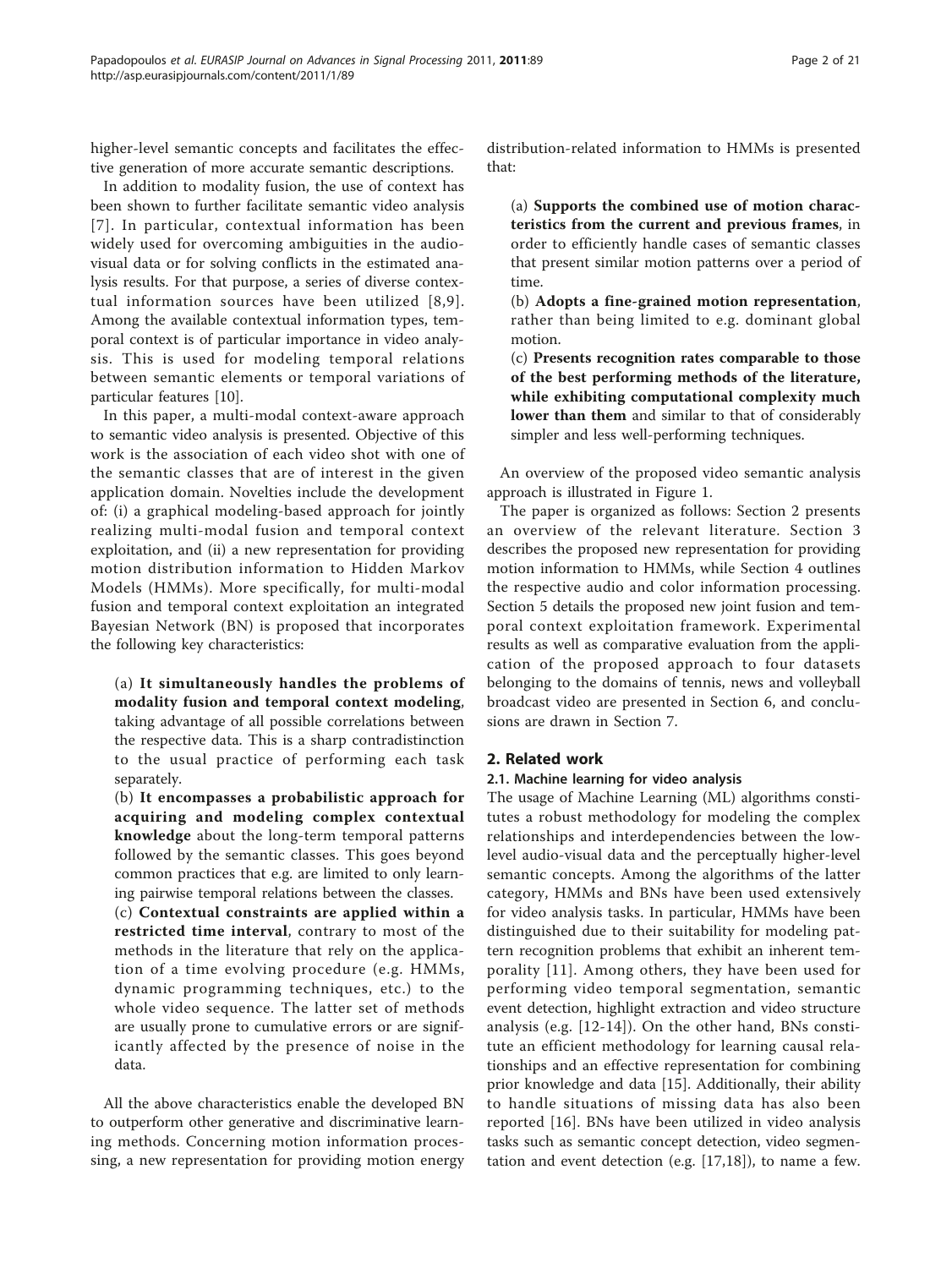<span id="page-2-0"></span>

A review of machine learning-based methods for various video processing tasks can be found in [[19](#page-19-0)]. Machine learning and other approaches specifically for modality fusion and temporal context exploitation towards semantic video analysis are discussed in the sequel.

#### 2.2. Modality fusion and temporal context exploitation

Modality fusion aims at exploiting the correlations between data coming from different modalities to improve single-modality analysis results [\[6\]](#page-19-0). Bruno et al. introduce the notion of the multimodal dissimilarity spaces for facilitating the retrieval of video documents [[20\]](#page-19-0). Additionally, a subspace-based multimedia data mining framework is presented for semantic video analysis in [[21](#page-19-0)], which makes use of audio-visual information. Hoi et al. propose a multimodal-multilevel ranking scheme for performing large-scale video retrieval [[22\]](#page-19-0). Tjondronegoro et al. [[23](#page-20-0)] propose a hybrid approach, which integrates statistics and domain knowledge into logical rule-based models, for highlight extraction in sports video based on audio-visual features. Moreover, Xu et al. [[24](#page-20-0)] incorporate web-casting text in sports video analysis using a text-video alignment framework.

On the other hand, contextual knowledge, and specifically temporal-related contextual information, has been widely used in semantic video manipulation tasks, in order to overcome possible audio-visual information ambiguities. In [[25\]](#page-20-0), temporal consistency is defined

with respect to semantic concepts and its implications to video analysis and retrieval are investigated. Additionally, Xu et al. [[26](#page-20-0)] introduce a HMM-based framework for modeling temporal contextual constraints in different semantic granularities. Dynamic programming techniques are used for obtaining the maximum likelihood semantic interpretation of the video sequence in [[27](#page-20-0)]. Moreover, Kongwah [[28\]](#page-20-0) utilizes story-level contextual cues for facilitating multimodal retrieval, while Hsu et al. [[29\]](#page-20-0) model video stories, in order to leverage the recurrent patterns and to improve the video search performance.

While a plethora of advanced methods have already been proposed for either modality fusion or temporal context modeling, the possibility of jointly performing these two tasks has not been examined. The latter would allow the exploitation of all possible correlations and interdependencies between the respective data and consequently could further improve the recognition performance.

#### 2.3. Motion representation for HMM-based analysis

A prerequisite for the application of any modality fusion or context exploitation technique is the appropriate and effective exploitation of the content low-level properties, such as color, motion, etc., in order to facilitate the derivation of a first set of high-level semantic descriptions. In video analysis, the focus is on motion representation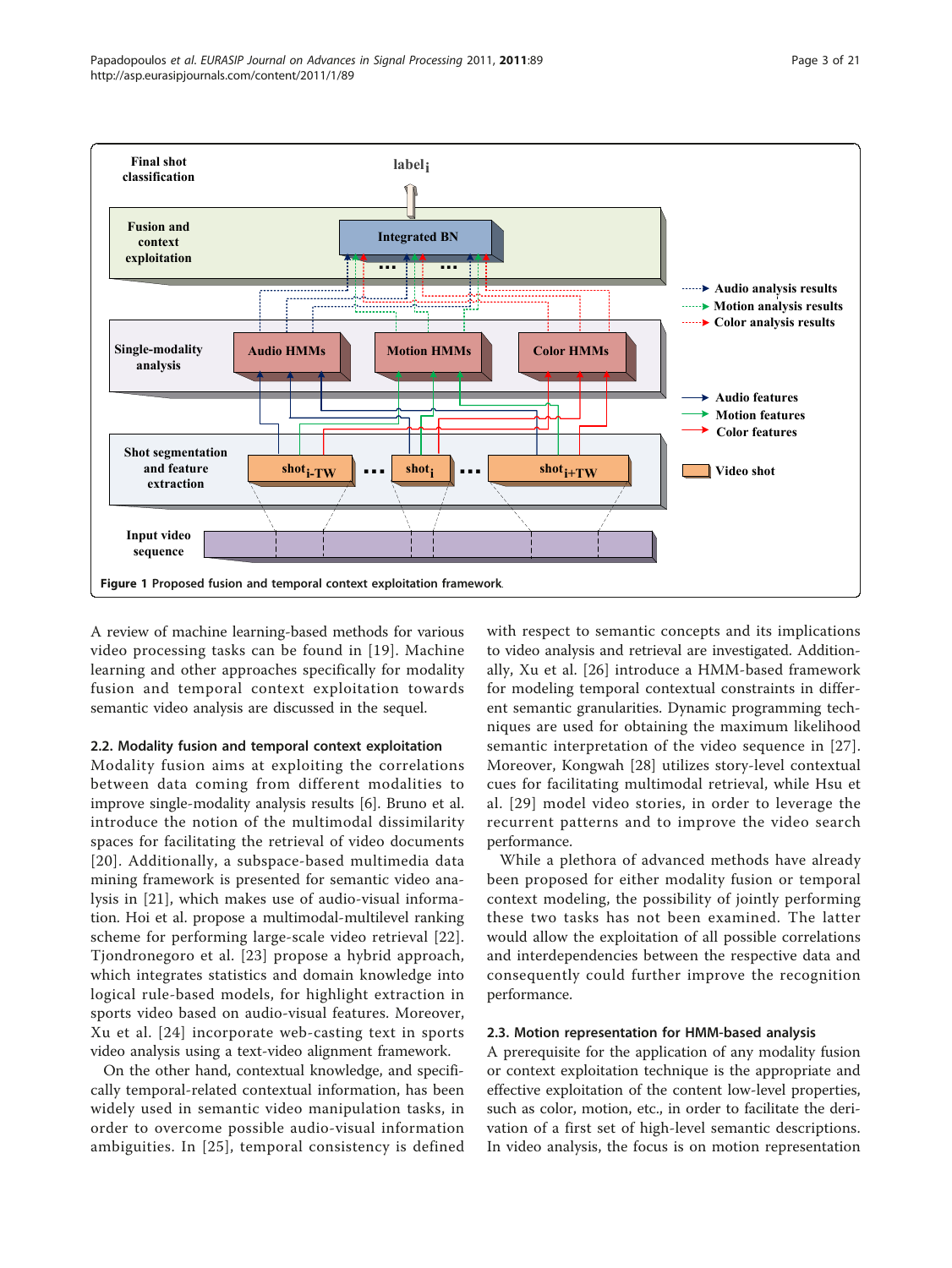and exploitation, since the motion signal bears a significant portion of the semantic information that is present in a video sequence. Particularly for use together with HMMs, which have been widely used in semantic video analysis tasks, a plurality of motion representations have been proposed. You et al. [[30\]](#page-20-0) utilize global motion characteristics for realizing video genre classification and event analysis. In [[26\]](#page-20-0), a set of motion filters are employed for estimating the frame dominant motion in an attempt to detect semantic events in various sports videos. Additionally, Huang et al. consider the first four dominant motions and simple statistics of the motion vectors in the frame, for performing scene classification [[12](#page-19-0)]. In [[31\]](#page-20-0), particular camera motion types are used for the analysis of football video. Moreover, Gibert et al. estimate the principal motion direction of every frame [[32](#page-20-0)], while Xie et al. calculate the motion intensity at frame level [[27\]](#page-20-0), for realizing sport video classification and structural analysis of soccer video, respectively. Common characteristic of all the above methods is that they rely on the extraction of coarse-grained motion features, which may perform sufficiently well in certain cases. On the other hand, in [[33](#page-20-0)] a more elaborate motion representation is proposed, making use of higher-order statistics for providing local-level motion information to HMMs. This accomplishes increased recognition performance, at the expense of high computational complexity.

Although several motion representations have been proposed for use together with HMMs, the development of a fine-grained representation combining increased recognition rates with low computational complexity remains a significant challenge. Additionally, most of the already proposed methods make use of motion features extracted at individual frames, which is insufficient when considering video semantic classes that present similar motion patterns over a period of time. Hence, the potential of incorporating motion characteristics from previous frames to the currently examined one needs also to be investigated.

#### 3. Motion-based analysis

HMMs are employed in this work for performing an initial association of each shot  $s_i$ ,  $i = 1, ..., I$ , of the examined video with one of the semantic classes of a set  $E = \{e_i\}_{1 \leq i \leq I}$  based on motion information, as is typically the case in the relevant literature. Thus, each semantic class  $e_i$  corresponds to a process that is to be modeled by an individual HMM, and the features extracted for every shot  $s_i$  constitute the respective observation sequence [[11](#page-19-0)]. For shot detection, the algorithm of [\[34](#page-20-0)] is used, mainly due to its low computational complexity.

According to the HMM theory [[11](#page-19-0)], the set of sequential observation vectors that constitute an observation sequence need to be of fixed length and simultaneously of low-dimensionality. The latter constraint ensures the avoidance of HMM under-training occurrences. Thus, compact and discriminative representations of motion features are required. Among the approaches that have already been proposed (Section 2.3), simple motion representations such as frame dominant motion (e.g. [[12,](#page-19-0)[27,32](#page-20-0)]) have been shown to perform sufficiently well, when considering semantic classes that present quite distinct motion patterns. When considering classes with more complex motion characteristics, such approaches have been shown to be significantly outperformed by methods exploiting fine-grained motion representations (e.g. [[33](#page-20-0)]). However, the latter is achieved at the expense of increased computational complexity. Taking into account the aforementioned considerations, a new method for motion information processing is proposed in this section. The proposed method makes use of finegrained motion features, similarly to [[33](#page-20-0)] to achieve superior performance, while having computational requirements that match those of much simpler and less well-performing approaches.

#### 3.1. Motion pre-processing

For extracting the motion features, a set of frames is selected for each shot  $s_i$ . This selection is performed using a constant temporal sampling frequency, denoted by  $SF<sub>m</sub>$ , and starting from the first frame. The choice of starting the selection procedure from the first frame of each shot is made for simplicity purposes and in order to maintain the computational complexity of the proposed approach low. Then, a dense motion field is computed for every selected frame making use of the optical flow estimation algorithm of [[35](#page-20-0)]. Consequently, a motion energy field is calculated, according to the following equation:

$$
M(u, v, t) = ||\overrightarrow{V}(u, v, t)|| \qquad (1)
$$

Where  $\vec{V}$  (*u*, *v*, *t*) is the estimated dense motion field, ||.|| denotes the norm of a vector and  $M(u, v, t)$  is the resulting motion energy field. Variables  $u$  and  $v$  get values in the ranges [1,  $V_{\text{dim}}$ ] and [1,  $H_{\text{dim}}$ ] respectively, where  $V_{\text{dim}}$  and  $H_{\text{dim}}$  are the motion field vertical and horizontal dimensions (same as the corresponding frame dimensions in pixels). Variable  $t$  denotes the temporal order of the selected frames. The choice of transforming the motion vector field to an energy field is justified by the observation that often the latter provides more appropriate information for motion-based recognition problems [[26,33](#page-20-0)]. The estimated motion energy field M  $(u, v, t)$  is of high dimensionality. This decelerates the video processing, while motion information at this level of detail is not always required for analysis purposes.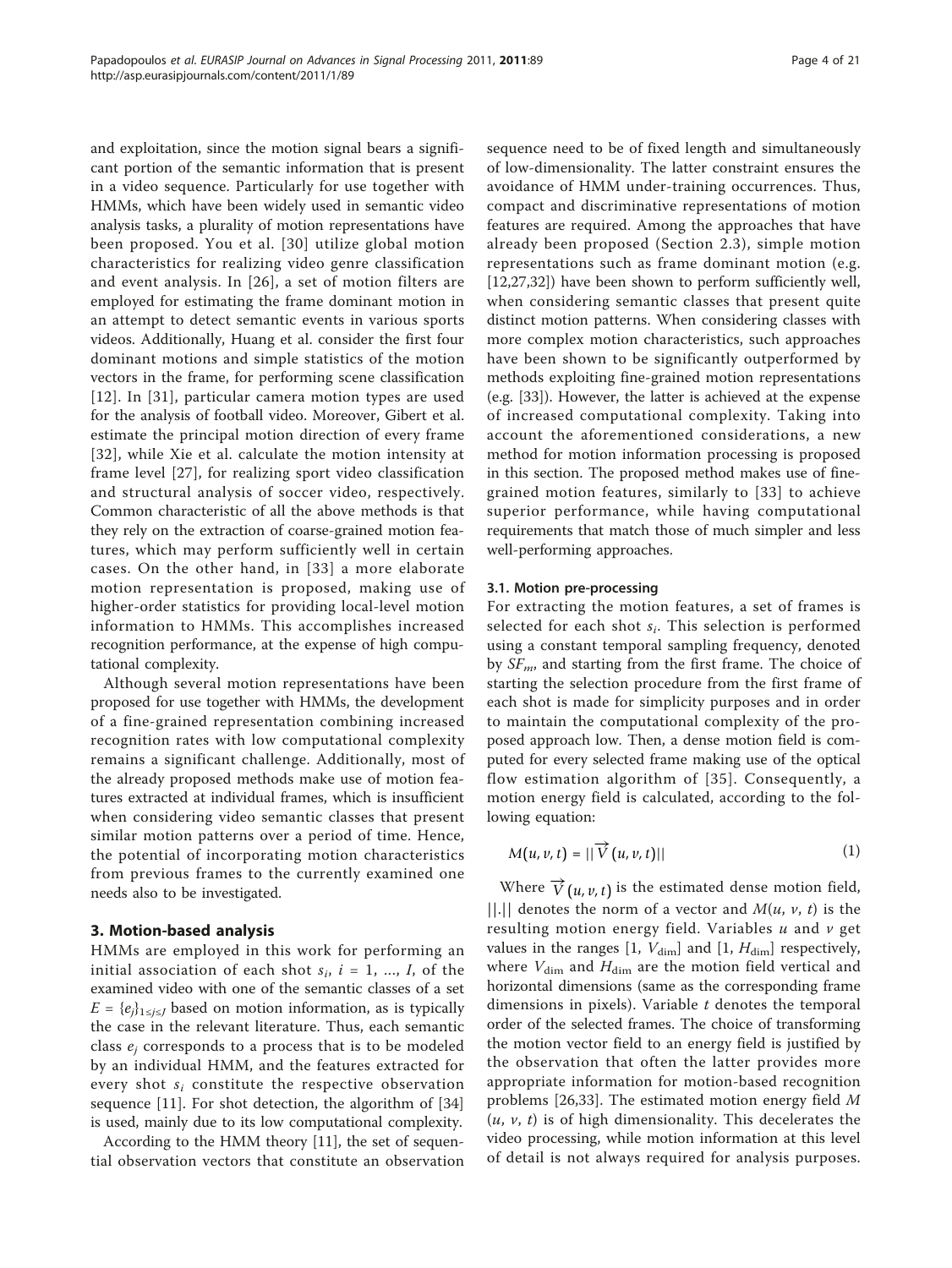Thus, it is consequently down-sampled, according to the following equations:

$$
R(x, y, t) = M\left(\frac{2x - 1}{2} \cdot V_s, \frac{2y - 1}{2} \cdot H_s, t\right)
$$
  
x = 1, ..., D, y = 1, ..., D,  $V_s = \lfloor \frac{V_{\text{dim}}}{D} \rfloor$ ,  $H_s = \lfloor \frac{H_{\text{dim}}}{D} \rfloor$  (2)

where  $R(x, y, t)$  is the estimated down-sampled motion energy field of predetermined dimensions and  $H_s$ ,  $V_s$  are the corresponding horizontal and vertical spatial sampling frequencies.

## 3.2. Polynomial approximation

The computed down-sampled motion energy field  $R(x)$ ,  $y$ ,  $t$ ), which is estimated for every selected frame, actually represents a motion energy distribution surface and is approximated by a 2D polynomial function of the following form:

$$
\phi(\mu, \nu) = \sum_{\gamma, \delta} \beta_{\gamma \delta} \cdot (\mu - \mu_0)^{\gamma} \cdot (\nu - \nu_0)^{\delta}, \quad 0 \le \gamma, \delta \le T \quad \text{and} \quad 0 \le \gamma + \delta \le T(3)
$$

where T is the order of the function,  $\beta_{\gamma\delta}$  its coefficients and  $\mu_0$ ,  $v_0$  are defined as  $\mu_0 = v_0 = \frac{D}{2}$ . The approximation is performed using the least-squares method.

The polynomial coefficients, which are calculated for every selected frame, are used to form an observation vector. The observation vectors computed for each shot  $s_i$  are utilized to form an observation sequence, namely the shot's motion observation sequence. This observation sequence is denoted by  $OS_i^m$ , where superscript m stands for motion. Then, a set of J HMMs can be directly employed, where an individual HMM is introduced for every defined semantic class  $e_i$ , in order to perform the shot-class association based on motion information. Every HMM receives as input the aforementioned motion observation sequence  $OS_i^m$  for each shot  $s_i$  and at the evaluation stage returns a posterior probability, denoted by  $h_{ij}^m = P(e_j|OS_i^m)$ . This probability, which represents the observation sequence's fitness to the particular HMM, indicates the degree of confidence with which class  $e_i$  is associated with shot  $s_i$  based on motion information. HMM implementation details are discussed in the experimental results section.

#### 3.3. Accumulated motion energy field computation

Motion characteristics at a single frame may not always provide an adequate amount of information for discovering the underlying semantics of the examined video sequence, since different classes may present similar motion patterns over a period of time. This fact generally hinders the identification of the correct semantic class through the examination of motion features at distinct sequentially selected frames. To overcome this

problem, the motion representation described in the previous subsection is appropriately extended to incorporate motion energy distribution information from previous frames as well. This results in the generation of an accumulated motion energy field.

Starting from the calculated motion energy fields  $M(u,$  $v, t$ ) (Equation (2)), for each selected frame an accumulated motion energy distribution field is formed according to the following equation:

$$
M_{\text{acc}}(u, v, t, \tau) = \frac{\sum_{0}^{\tau} w(\tau) \cdot M(u, v, t - \tau)}{\sum_{0}^{\tau} w(\tau)}, \quad \tau = 0, 1, \ldots, (4)
$$

where t is the current frame,  $\tau$  denotes previously selected frames and  $w(\tau)$  is a time-dependent normalization factor that receives different values for every previous frame. Among other possible realizations, the normalization factor  $w(\tau)$  is modeled by the following time descending function:

$$
w(\tau) = \frac{1}{\eta^{\zeta \cdot \tau}}, \quad \eta > 1, \ \zeta > 0. \tag{5}
$$

As can be seen from Equation (5), the accumulated motion energy distribution field takes into account motion information from previous frames. In particular, it gradually adds motion information from previous frames to the currently examined one with decreasing importance. The respective down-sampled accumulated motion energy field is denoted by  $R_{\text{acc}}(x, y, t, \tau)$  and is calculated similarly to Equation (2) using  $M_{\text{acc}}(u, v, t, \tau)$ instead of  $M(u, v, t)$ . An example of computing the accumulated motion energy fields for two tennis shots, belonging to the break and serve class respectively, is illustrated in Figure [2](#page-5-0). As can be seen from this example, the incorporation of motion information from previous frames ( $\tau = 1$ , 2) causes the resulting  $M_{\text{acc}}(u, v, t, \tau)$  $\tau$ ) fields to present significant dissimilarities with respect to the motion energy distribution, compared to the case when no motion information from previous frames ( $\tau$  = 0) is taken into account. These dissimilarities are more intense for the second case ( $\tau = 2$ ) and they can facilitate towards the discrimination between these two semantic classes.

During the estimation of the  $M_{\text{acc}}(u, v, t, \tau)$  fields, motion energy values from neighboring frames at the same position are accumulated, as described above. These values may originate from object motion, camera motion or both. Inevitably, when intense camera motion is present, it will superimpose any possible movement of the objects in the scene. For example, during a rally event in a volleyball video, sudden and extensive camera motion is observed, when the ball is transferred from one side of the court to the other. This camera motion supersedes any action of the players during that period.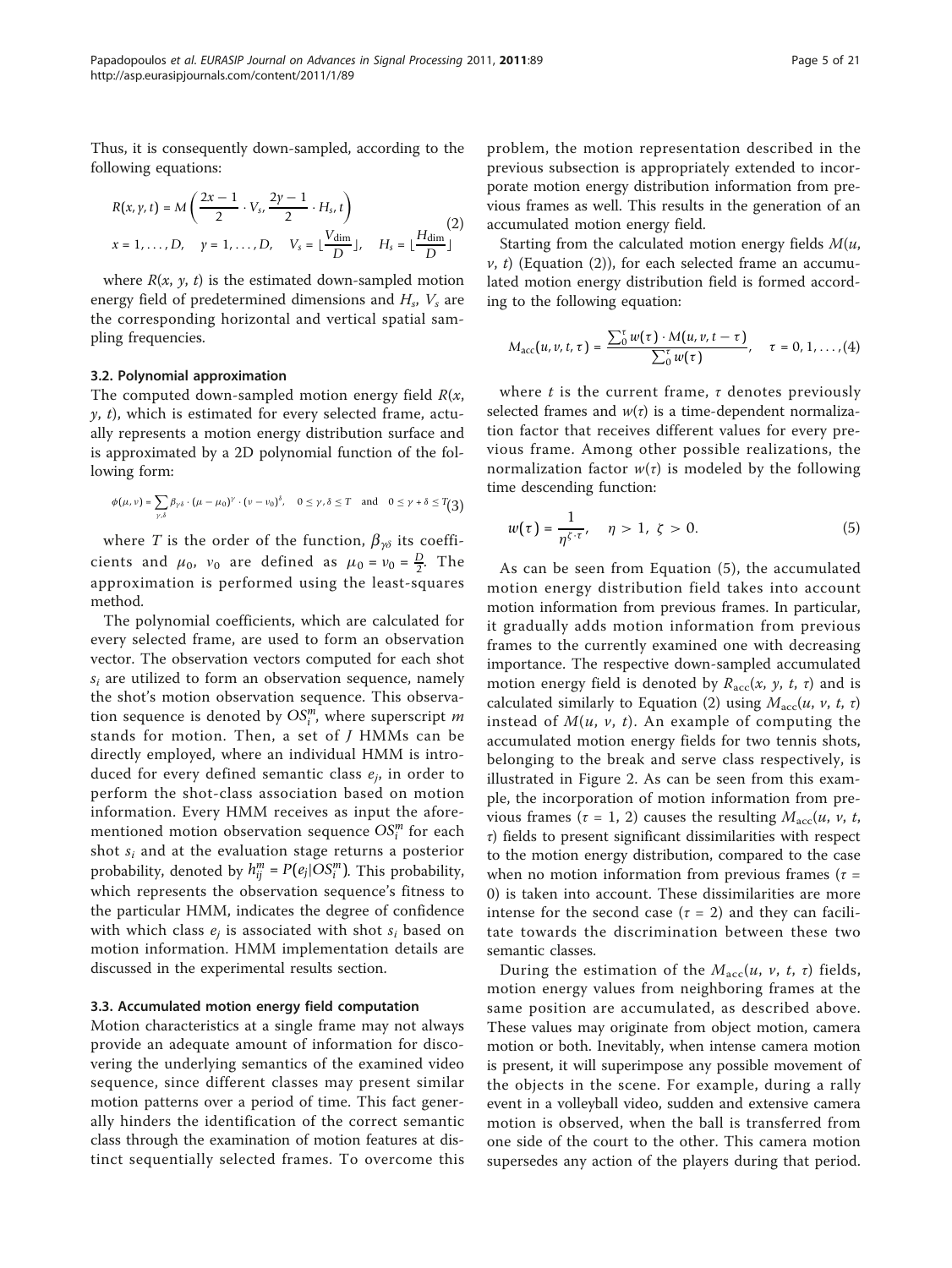<span id="page-5-0"></span>

Under the proposed approach, the presence of camera motion is considered to be part of the motion pattern of the respective semantic class. In other words, for the aforementioned example it is considered that the motion pattern of the rally event comprises relatively small player movements that are periodically interrupted by intense camera motions (i.e. when a team's offence incident occurs). The latter consideration constitutes the typical case in the literature [\[12](#page-19-0)[,26,27\]](#page-20-0).

Since the down-sampled accumulated motion energy field,  $R_{\text{acc}}(x, y, t, \tau)$ , is computed for every selected frame, a procedure similar to the one described in Section 3.2 is followed for providing motion information to the respective HMM structure and realizing shot-class association based on motion features. The difference is that now the accumulated energy fields,  $R_{\text{acc}}(x, y, t, \tau)$ , are used during the polynomial approximation process, instead of the motion energy fields,  $R(x, y, t)$ .

#### 3.4. Discussion

In the authors' previous work [\[33](#page-20-0)], motion field estimation by means of optical flow was initially performed for all frames of each video shot. Then, the kurtosis of the optical flow motion estimates at each pixel was calculated for identifying which motion values originate from true motion rather than measurement noise. For the pixels where only true motion was observed, energy distribution-related information, as well as a complementary set of features that highlight particular spatial attributes of the motion signal, were extracted. For modeling the energy distribution-related information, the polynomial approximation method also described in Section 3.2 was followed. Although this local-level representation of the motion signal was shown to significantly outperform previous approaches that relied mainly on global- or camera-level representations, this was accomplished at the expense of increased computational complexity. The latter was caused by: (a) the need

to process all frames of every shot, and (b) the need to calculate higher-order statistics from them and compute additional features.

The aim of the approach proposed in this work was to overcome the aforementioned limitations in terms of computational complexity, while also attempting to maintain increased recognition performance. For achieving this, the polynomial approximation that can model motion information was directly applied to the accumulated motion energy fields  $M_{\text{acc}}(u, v, t, \tau)$ . These were estimated for only a limited number of frames, i.e. those selected at a constant temporal sampling frequency  $(SF_m)$ . This choice alleviates both the need for processing all frames of each shot and the need for computationally expensive statistical and other features calculations. The resulting method is shown by experimentation to be comparable with simpler motion representation approaches [[12](#page-19-0),[27](#page-20-0),[32\]](#page-20-0) in terms of computational complexity, while maintaining a recognition performance similar to that of [[33](#page-20-0)].

#### 4. Color- and audio-based analysis

For the color and audio information processing, common techniques from the relevant literature are adopted. In particular, a set of global-level color histograms of  $F_c$ bins in the RGB color space [[36\]](#page-20-0) is estimated at equally spaced time intervals for each shot  $s_i$ , starting from the first frame; the corresponding temporal sampling frequency is denoted by  $SF_c$ . The aforementioned set of color histograms are normalized in the interval [-1, 1] and subsequently they are utilized to form a corresponding observation sequence, namely the color observation sequence which is denoted by  $OS_i^c$ . Similarly to the motion analysis case, a set of J HMMs is employed, in order to realize the association of the examined shot  $s_i$  with the defined classes  $e_i$  based solely on color information. At the evaluation stage each HMM returns a posterior probability, which is denoted by  $h_{ij}^c = P(e_j|OS_i^c)$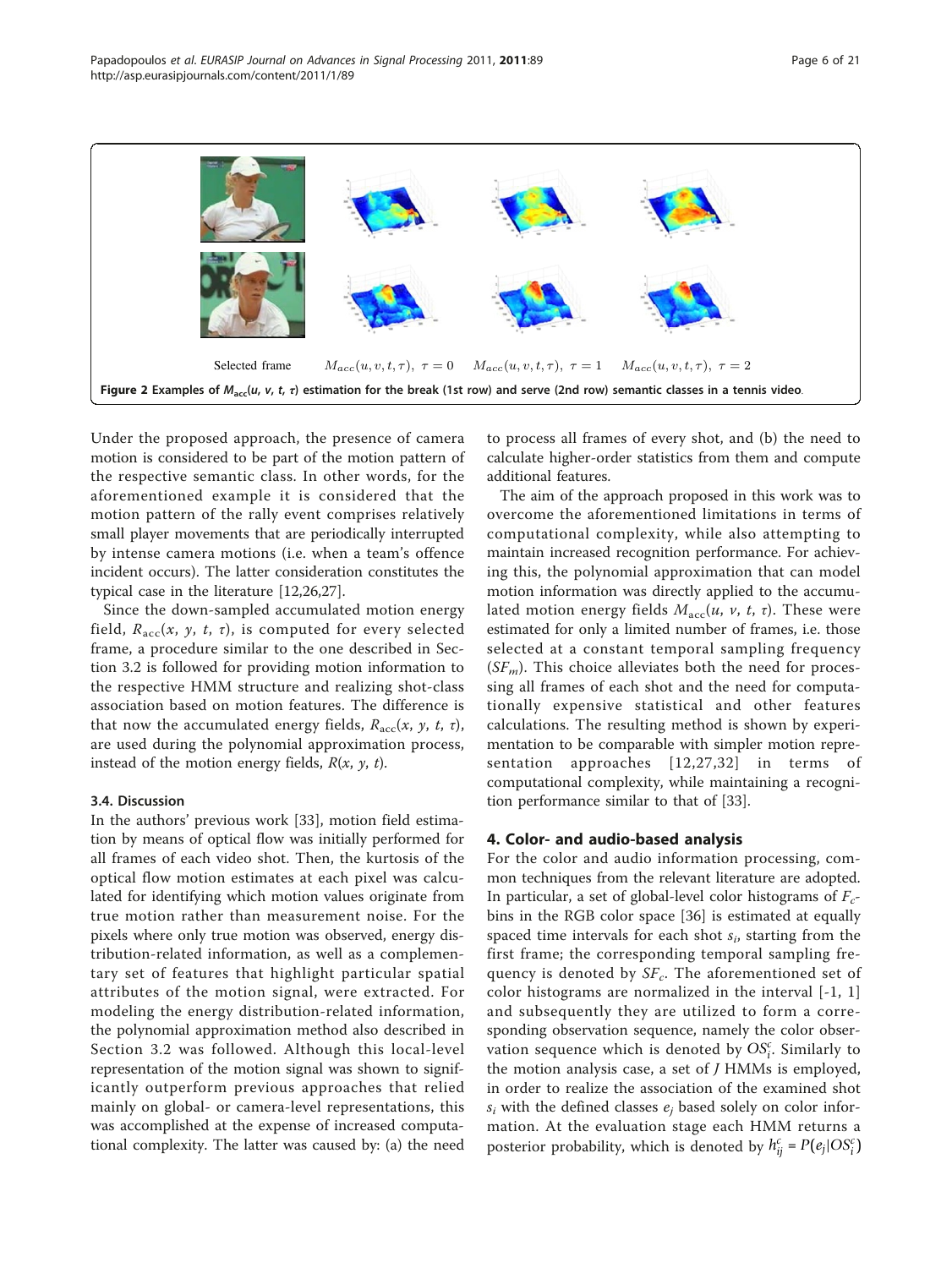and indicates the degree of confidence with which class  $e_i$  is associated with shot  $s_i$ . On the other hand, the widely used Mel Frequency Cepstral Coefficients (MFCC) are utilized for the audio information processing [[37\]](#page-20-0). In the relative literature, apart from the MFCC coefficients, other features that highlight particular attributes of the audio signal have also been used for HMM-based audio analysis (like standard deviation of zero crossing rate [[12\]](#page-19-0), pitch period [[38](#page-20-0)], short-time energy [\[39\]](#page-20-0), etc.). However, the selection of these individual features is in principle performed heuristically and the efficiency of each of them has only been demonstrated in specific application cases. On the contrary, the MFCC coefficients provide a more complete representation of the audio characteristics and their efficiency has been proven in numerous and diverse application domains [[40](#page-20-0)-[44\]](#page-20-0). Taking into account the aforementioned facts, while also considering that this work aims at adopting common techniques of the literature for realizing generic audio-based shot classification, only the MFCC coefficients are considered in the proposed analysis framework. More specifically,  $F_a$  MFCC coefficients are estimated at a sampling rate of  $SF_a$ , while for their extraction a sliding window of length  $F_w$  is used. The set of MFCC coefficients calculated for shot  $s_i$  serves as the shot's audio observation sequence, denoted by *OSa i* . Similarly to the motion and color analysis cases, a set of J HMMs is introduced. The estimated posterior probability, denoted by  $h_{ij}^a = P(e_j|OS_i^a)$ , indicates this time the degree of confidence with which class  $e_i$  is associated with shot  $s_i$  based solely on audio information. It must be noted that a set of annotated video content, denoted by  $U_{tr}^1$ , is used for training the developed HMM structure. Using this, the constructed HMMs acquire the appropriate implicit knowledge that will enable the mapping of the low-level audio-visual data to the defined high-level semantic classes separately for every modality.

## 5. Joint modality fusion and temporal context exploitation

Graphical models constitute an efficient methodology for learning and representing complex probabilistic relationships among a set of random variables [\[45\]](#page-20-0). BNs are a specific type of graphical models that are particularly suitable for learning causal relationships [[15](#page-19-0)]. To this end, BNs are employed in this work for probabilistically learning the complex relationships and interdependencies that are present among the audio-visual data. Additionally, their ability of learning causal relationships is exploited for acquiring and modeling temporal contextual information. In particular, an integrated BN is proposed for jointly performing modality fusion and temporal context exploitation. Key part of the latter is

the definition of an appropriate and expandable network structure. The developed structure enables contextual knowledge acquisition in the form of temporal relations among the supported high-level semantic classes and incorporation of information from different sources. For that purpose, a series of sub-network structures, which are integrated to the overall network, are defined. The individual components of the developed framework are detailed in the sequel.

## 5.1. Modality fusion

A BN structure is initially defined for performing the fusion of the computed single-modality analysis results. Subsequently, a set of J such structures is introduced, one for every defined class  $e_i$ . The first step in the development of any BN is the identification and definition of the random variables that are of interest for the given application. For the task of modality fusion the following random variables are defined: (a) variable  $CL<sub>j</sub>$ , which corresponds to the semantic class  $e_i$  with which the particular BN structure is associated, and (b) variables  $A_i$ ,  $C_i$  and  $M_i$ , where an individual variable is introduced for every considered modality. More specifically, random variable  $CL<sub>j</sub>$  denotes the fact of assigning class  $e<sub>j</sub>$  to the examined shot  $s_i$ . Additionally, variables  $A_i$ ,  $C_i$  and  $M_i$ represent the initial shot-class association results computed for shot  $s_i$  from every separate modality processing for the particular class  $e_j$ , i.e. the values of the estimated posterior probabilities  $h_{ij}^a$ ,  $h_{ij}^c$  and  $h_{ij}^m$  (Sections 3 and 4). Subsequently, the space of every introduced random variable, i.e. the set of possible values that it can receive, needs to be defined. In the presented work, discrete BNs are employed, i.e. each random variable can receive only a finite number of mutually exclusive and exhaustive values. This choice is based on the fact that discrete space BNs are less prone to under-training occurrences compared to the continuous space ones [[16](#page-19-0)]. Hence, the set of values that variable  $CL<sub>j</sub>$  can receive is chosen equal to  ${cl<sub>11</sub>, cl<sub>12</sub>} = {True, False}$ , where True denotes the assignment of class  $e_j$  to shot  $s_i$ and False the opposite. On the other hand, a discretization step is applied to the estimated posterior probabilities  $h_{ij}^a$ ,  $h_{ij}^c$  and  $h_{ij}^m$  for defining the spaces of variables  $A_{j}$ ,  $C_i$  and  $M_i$ , respectively. The aim of the selected discretization procedure is to compute a close to uniform discrete distribution for each of the aforementioned random variables. This was experimentally shown to better facilitate the BN inference, compared to discretization with constant step or other common discrete distributions like gaussian and poisson.

The discretization is defined as follows: a set of annotated video content, denoted by  $U_{tr}^2$ , is initially formed and the single-modality shot-class association results are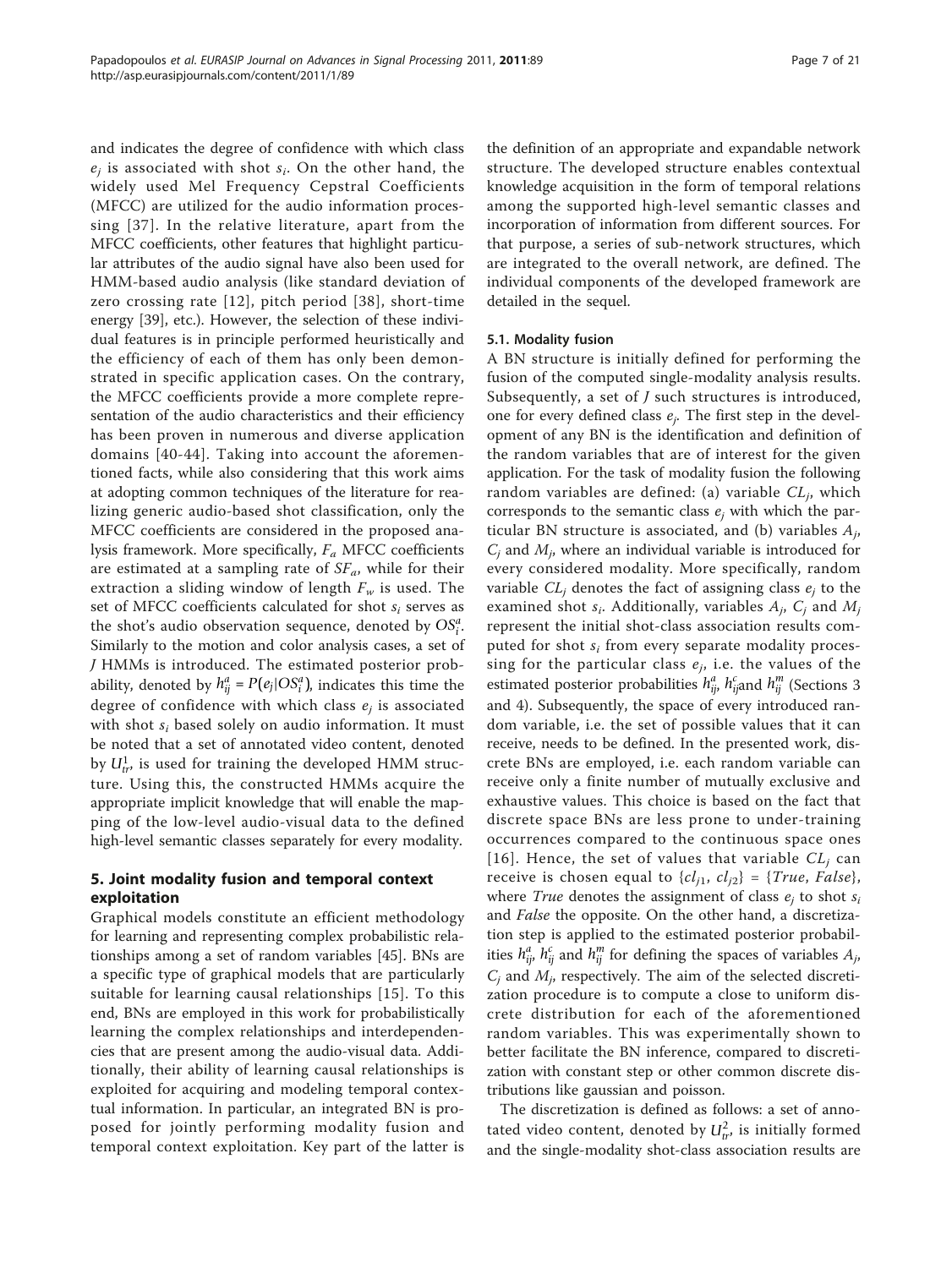<span id="page-7-0"></span>computed for each shot. Then, the estimated posterior probabilities are grouped with respect to every possible class-modality combination. This results in the formulation of sets  $L_j^b = \{h_{nj}^b\}_{1 \leq n \leq N}$ , where  $b \in \{a, c, m\}$  = {audio, color, motion} is the modality used and  $N$  is the number of shots in  $U_{tr}^2$ . Consequently, the elements of the aforementioned sets are sorted in ascending order, and the resulting sets are denoted by  $\acute{L}^b_j$ . If Q denotes the number of possible values of every corresponding random variable, these are defined according to the following equations:

$$
B_j = \begin{cases} b_{j1} & \text{if } h_{ij}^b \in [0, \hat{L}_j^b(K)) \\ b_{jq} & \text{if } h_{ij}^b \in [\hat{L}_j^b(K \cdot (q-1)), \hat{L}_j^b(K \cdot q)), \quad q \in [2, Q-1] \\ b_{jQ} & \text{if } h_{ij}^b \in [\hat{L}_j^b(K \cdot (Q-1)), 1] \end{cases}
$$
 (6)

where  $K = \lfloor \frac{N}{Q} \rfloor$ ,  $\hat{L}^b_j(0)$  denotes the *o*th element of the ascending sorted set  $\hat{L}^b_j$ , and  $b_{j1}$ ,  $b_{j2}$ , ...,  $b_{jQ}$  denote the values of variable  $B_i$  ( $B \in \{A, C, M\}$ ). From the above equations, it can be seen that although the number of possible values for all random variables  $B_i$  is equal to  $Q_i$ , the corresponding posterior probability ranges with which they are associated are generally different.

The next step in the development of this BN structure is to define a Directed Acyclic Graph (DAG), which represents the causality relations among the introduced random variables. In particular, it is assumed that each of the variables  $A_i$ ,  $C_i$  and  $M_i$  is conditionally independent of the remaining ones given  $CL_j$ . In other words, it is considered that the semantic class, to which a video shot belongs, fully determines the features observed with respect to every modality. This assumption is typically the case in the relevant literature [[17](#page-19-0)[,46](#page-20-0)] and it is formalized as follows:

$$
Ip(z, Z_j - z|CL_j), \quad z \in Z_j \text{ and } Z_j = \{A_j, C_j, M_j\}, \tag{7}
$$

where  $Ip(.)$  stands for statistical independence. Based on this assumption, the following condition derives, with respect to the conditional probability distribution of the defined random variables:

$$
P(a_j, c_j, m_j|cl_j) = P(a_j|cl_j) \cdot P(c_j|cl_j) \cdot P(m_j|cl_j), \qquad (8)
$$

where  $P(.)$  denotes the probability distribution of a random variable, and  $a_i$ ,  $c_i$ ,  $m_i$  and  $cl_i$  denote values of the variables  $A_i$ ,  $C_i$ ,  $M_i$  and  $CL_i$ , respectively. The corresponding DAG, denoted by  $\mathbb{G}_i$ , that incorporates the conditional independence assumptions expressed by Equation (7) is illustrated in Figure 3a. As can be seen from this figure, variable  $CL<sub>j</sub>$  corresponds to the parent node of  $\mathbb{G}_j$ , while variables  $A_j$ ,  $C_j$  and  $M_j$  are associated with children nodes of the former. It must be noted that the direction of the arcs in  $\mathbb{G}_i$  defines explicitly the causal relationships among the defined variables.

From the casual DAG depicted in Figure 3a and the conditional independence assumption stated in Equation (8), the conditional probability  $P(cl_j|a_j, c_j, m_j)$  can be estimated. This represents the probability of assigning class  $e_i$  to shot  $s_i$  given the initial single-modality shotclass association results and it can be calculated as follows:

$$
P(cl_j|a_j, c_j, m_j) = \frac{P(a_j, c_j, m_j|cl_j) \cdot P(cl_j)}{P(a_j, c_j, m_j)} = \frac{P(a_j|cl_j) \cdot P(c_j|cl_j) \cdot P(m_j|cl_j) \cdot P(cl_j)}{P(a_j, c_j, m_j)} \tag{9}
$$

From the above equation, it can be seen that the proposed BN-based fusion mechanism accomplishes to adaptively learn the impact of every utilized modality on the detection of each supported semantic class. In particular, it adds variable significance to every single-modality analysis value (i.e. values  $a_i$ ,  $c_i$  and  $m_i$ ) by calculating the conditional probabilities  $P(a_i|cl_i)$ ,  $P(c_i|cl_i)$  and  $P(m_i|cl_i)$  $cl_i$ ) during training, instead of determining a unique impact factor for every modality.

#### 5.2. Temporal context exploitation

Besides multi-modal information, contextual information can also contribute towards improved shot-class association performance. In this work, temporal contextual information in the form of temporal relations among the different semantic classes is exploited. This choice is based on the observation that often classes of a particular domain tend to occur according to a specific order in time. For example, a shot belonging to the

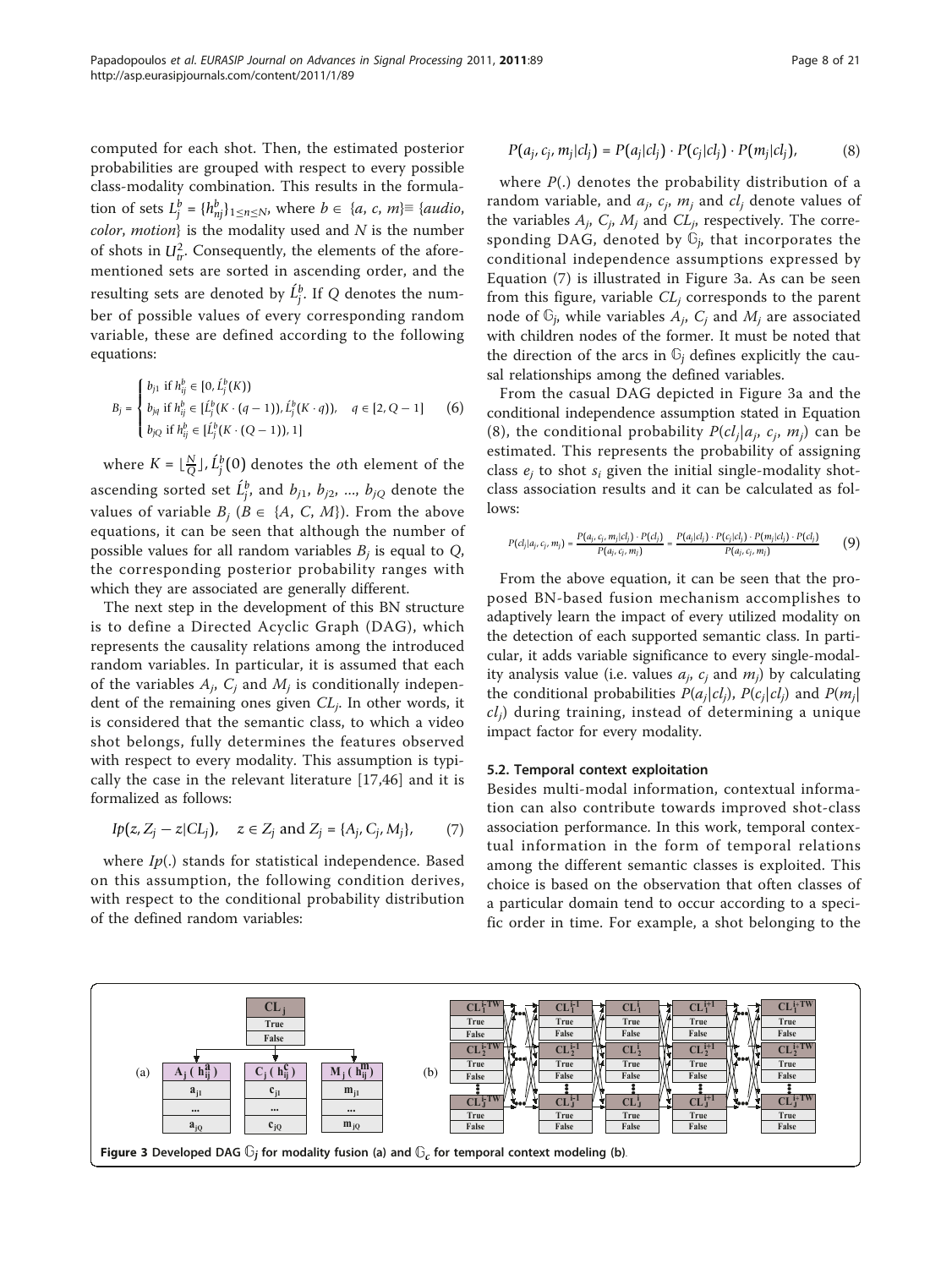class 'rally' in a tennis domain video is more likely to be followed by a shot depicting a 'break' incident, rather than a 'serve' one. Thus, information about the classes' occurrence order can serve as a set of constraints denoting their 'allowed' temporal succession. Since BNs constitute a robust solution to probabilistically learning causality relationships, as described in the beginning of Section 5, another BN structure is developed for acquiring and modeling this type of contextual information. Although other methods that utilize the same type of temporal contextual information have already been proposed, the presented method includes several novelties and advantageous characteristics: (a) it encompasses a probabilistic approach for automatically acquiring and representing complex contextual information after a training procedure is applied, instead of defining a set of heuristic rules that accommodate to a particular application case [[47](#page-20-0)], and (b) contextual constraints are applied within a restricted time interval, i.e. whole video sequence structure parsing is not required for reaching good recognition results, as opposed to e.g. the approaches of [[12,](#page-19-0)[26\]](#page-20-0).

Under the proposed approach, an appropriate BN structure is constructed for supporting the acquisition and the subsequent enforcement of temporal contextual constraints. This structure enables the BN inference to take into account shot-class association related information for every shot  $s_i$ , as well as for all its neighboring shots that lie within a certain time window, for deciding upon the class that is eventually associated with shot  $s_i$ . For achieving this, an appropriate set of random variables is defined, similarly to the case of the development of the BN structure used for modality fusion in Section 5.1. Specifically, the following random variables are defined: (a) a set of J variables, one for every defined class  $e_j$ , and which are denoted by  $CL_j^i$ , these variables represent the classes that are eventually associated with shot  $s_i$ , after the temporal context exploitation procedure is performed, and (b) two sets of  $J \cdot TW$  variables denoted by  $CL_j^{i-r}$  and  $CL_j^{i+r}$ , which denote the shot-class associations of previous and subsequent shots, respectively;  $r\varepsilon$ [1, TW], where TW denotes the length of the aforementioned time window, i.e. the number of previous and following shots, whose shot-class association results will be taken into account for reaching the final class assignment decision for shot  $s_i$ . All together the aforementioned variables will be denoted by  $\mathit{CL}^k_j$  , where  $i$  - TW  $\leq k \leq i + TW$ . Regarding the set of possible values for each of the aforementioned random variables, this is chosen equal to  $\{cl_{j1}^k, cl_{j2}^k\} = \{True, False\},$  where True denotes the association of class  $e_i$  with the corresponding shot and *False* the opposite.

The next step in the development of this BN structure is the identification of the causality relations among the defined random variables and the construction of the respective DAG, which represents these relations. For identifying the causality relations, the definition of causation based on the concept of manipulation is adopted [[15](#page-19-0)]. The latter states that for a given pair of random variables, namely X and Y, variable X has a causal influence on  $Y$  if a manipulation of the values of  $X$  leads to a change in the probability distribution of Y. Making use of the aforementioned definition of causation, it can be easily observed that each defined variable  $CL_j^i$  has a causal influence on every following variable  $CL_j^{i+1}$ ,  $\forall j$ . This can be better demonstrated by the following example: suppose that for a given volleyball game video, it is known that a particular shot belongs to the class 'serve'. Then, the subsequent shot is more likely to depict a 'rally' instance rather than a 'replay' one. Additionally, from the extension of the aforementioned example, it can be inferred that any variable  $CL_j^{i_1}$  has a causal influence on variable  $CL_j^{i_2}$  for  $i_1 < i_2$ . However, for constructing a causal DAG, only the direct causal relations among the corresponding random variables must be defined [[15](#page-19-0)]. To this end, only the causal relations between variables  $CL_j^{i_1}$  and  $CL_j^{i_2}$ ,  $\forall j$ , and for  $i_2 = i_1 + 1$ , are included in the developed DAG, since any other variable  $CL^{i_1}_j$  is correlated with  $CL^{i_2}_j$ , where  $\hat{i}_1 + 1 < \hat{i}_2$ transitively through variables  $CL_j^{i_3}$ , for  $\hat{i}_1 < \hat{i}_3 < \hat{i}_2$ . Taking into account all the aforementioned considerations, the causal DAG **G***c*illustrated in Figure [3b](#page-7-0) is defined. Regarding the definition of the causality relations, it can be observed that the following three conditions are satisfied for  $\mathbb{G}_c$ : (a) there are no hidden common causes among the defined variables, (b) there are no causal feedback loops, and (c) selection bias is not present, as demonstrated by the aforementioned example. As a consequence, the causal Markov assumption is warranted to hold. Additionally, a BN can be constructed from the causal DAG **G***<sup>c</sup>* and the joint probability distribution of its random variables satisfies the Markov condition with  $\mathbb{G}_c[15]$  $\mathbb{G}_c[15]$  $\mathbb{G}_c[15]$ .

## 5.3. Integration of modality fusion and temporal context exploitation

Having developed the causal DAGs **G***c*, used for temporal context exploitation, and  $\mathbb{G}_i$ , utilized for modality fusion, the next step is to construct an integrated BN structure for jointly performing modality fusion and temporal context exploitation. This is achieved by replacing each of the nodes that correspond to variables  $CL_j^k$ in  $\mathbb{G}_c$  with the appropriate  $\mathbb{G}_p$ , using *j* as selection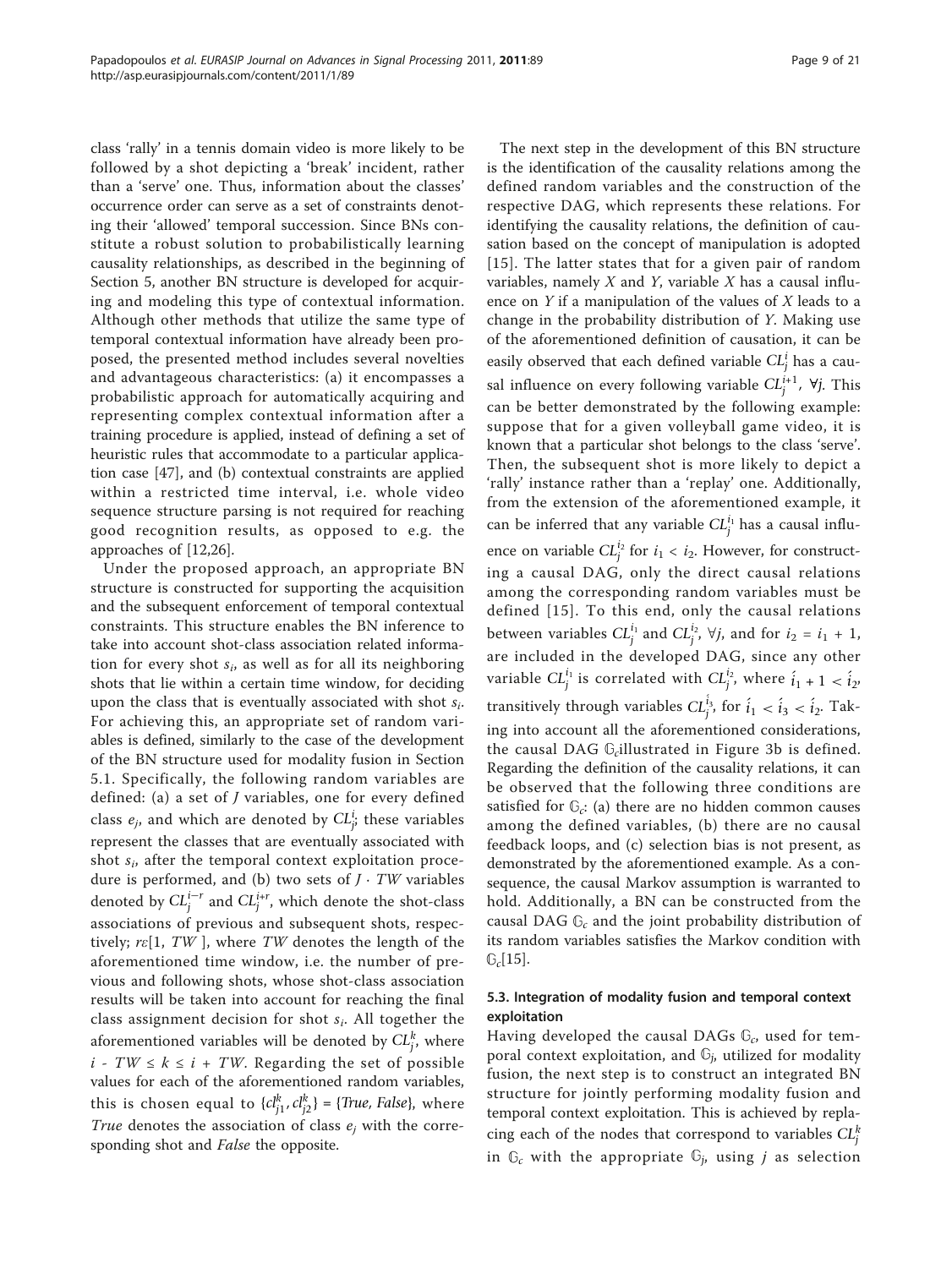criterion and maintaining that the parent node of **G***<sup>j</sup>* takes the position of the respective node in **G***c*. Thus, the resulting overall BN structure, denoted by **G**, comprises of a set of sub-structures integrated to the DAG depicted in Figure [3b](#page-7-0). This overall structure encodes both cross-modal as well as temporal relations among the supported semantic classes. Moreover, for the integrated causal DAG **G**, the causal Markov assumption is warranted to hold, as described above. To this end, the joint probability distribution of the random variables that are included in  $\mathbb{G}$ , which is denoted by  $P_{\text{joint}}$  and satisfies the Markov condition with **G**, can be defined. The latter condition states that every random variable  $X$ that corresponds to a node in **G** is conditionally independent of the set of all variables that correspond to its nondescendent nodes, given the set of all variables that correspond to its parent nodes  $[15]$  $[15]$ . For a given node X, the set of its nondescendent nodes comprises all nodes with which X is not connected through a path in **G**, starting from X. Hence, the Markov condition is formalized as follows:

$$
Ip(X, ND_X|PA_X), \qquad (10)
$$

where  $ND<sub>X</sub>$  denotes the set of variables that correspond to the nondescendent nodes of  $X$  and  $PA_X$  the set of variables that correspond to its parent nodes. Based on the condition stated in Equation (10),  $P_{\text{joint}}$  is equal to the product of the conditional probability distributions of the random variables in **G** given the variables that correspond to the parent nodes of the former, and is represented by the following equations:

$$
P_{\text{joint}}\left(\{a_j^k, c_j^k, m_j^k, c_l^k\}_{1 \leq j \leq I}^{i+TW} \right) = P_1 \cdot P_2 \cdot P_3
$$
\n
$$
P_1 = \prod_{j=1}^{J} \prod_{k=i-TW}^{i+TW} P(a_j^k | c_j^k) \cdot P(c_j^k | c_j^k) \cdot P(m_j^k | c_j^k)
$$
\n
$$
P_2 = \prod_{j=1}^{J} \prod_{k=i-TW}^{i+TW} P(c_j^k | c_l^{k-1}, \dots, c_l^{k-1}), \quad P_3 = \prod_{j=1}^{J} P(c_j^{i-TW}),
$$
\n(11)

where  $a_j^k$ ,  $c_j^k$  and  $m_j^k$  are the values of the variables  $A_j^k$ ,  $C_j^k$  and  $M_j^k$ , respectively. The pair ( $\mathbb{G}$ ,  $P_{\text{joint}}$ ), which satisfies the Markov condition as already described, constitutes the developed integrated BN.

Regarding the training process of the integrated BN, the set of all conditional probabilities among the defined conditionally-dependent random variables of **G**, which are also reported in Equation (11), are estimated. For this purpose, the set of annotated video content  $U_{tr}^2$ , which was also used in Section 5.1 for input variable discretization, is utilized. At the evaluation stage, the integrated BN receives as input the single-modality shot-class association results of all shots that lie within

the time window TW defined for shot  $s_i$ , i.e. the set of values  $W_i = \{a_j^k, c_j^k, m_j^k\}_{1 \leq j \leq J}^{i - TW \leq k \leq i + TW}$  defined in Equation (11). These constitute the so called evidence data that a BN requires for performing inference. Then, the BN estimates the following set of posterior probabilities (degrees of belief), making use of all the pre-computed conditional probabilities and the defined local independencies among the random variables of  $\mathbb{G}$ :  $P(Cl_j^i = True|W_i)$ , for  $1 \le j \le J$ . Each of these probabilities indicates the degree of confidence, denoted by *h f*  $\mathcal{L}_{ij'}$  with which class  $e_j$  is associated with shot  $s_i$ .

#### 5.4. Discussion

Dynamic Bayesian Networks (DBNs), and in particular HMMs, have been widely used in semantic video analysis tasks due to their suitability for modeling pattern recognition problems that exhibit an inherent temporality (Section 2.1). Regardless of the considered analysis task, significant weaknesses that HMMs present have been highlighted in the literature. In particular: (a) Standard HMMs have been shown not to be adequately efficient in modeling long-term temporal dependencies in the data that they receive as input [[48\]](#page-20-0). This is mainly due to their state transition distribution, which obeys the Markov assumption, i.e. the current state that a HMM lies in depends only on its previous state. (b) HMMs rely on the Viterbi algorithm during the decoding procedure, i.e. during the estimation of the most likely sequence of states that generates the observed data. The resulting Viterbi sequence usually represents only a small fraction of the total probability mass, with many other state sequences potentially having nearly equal likelihoods [[49\]](#page-20-0). As a consequence, the Viterbi alignment is rather sensitive to the presence of noise in the input data, i.e. it may be easily misguided.

In order to overcome the limitations imposed by the traditional HMM theory, a series of improvements and modifications have been proposed. Among the most widely adopted ones is the concept of Hierarchical HMMs (H-HMMs) [[50\]](#page-20-0). These make use of HMMs at different levels, in order to model data at different time scales; hence, aiming at efficiently capturing and modeling long-term relations in the input data. However, this results in a significant increase of the parameter space, and as a consequence H-HMMs suffer from the problem of overfitting and require large amounts of data for training [[48\]](#page-20-0). To this end, Layered HMMs (L-HMMs) have been proposed [[51](#page-20-0)] for increasing the robustness to overfitting occurrences, by reducing the size of the parameter space. L-HMMs can be considered as a variant of H-HMMs, where each layer of HMMs is trained independently and the inferential results from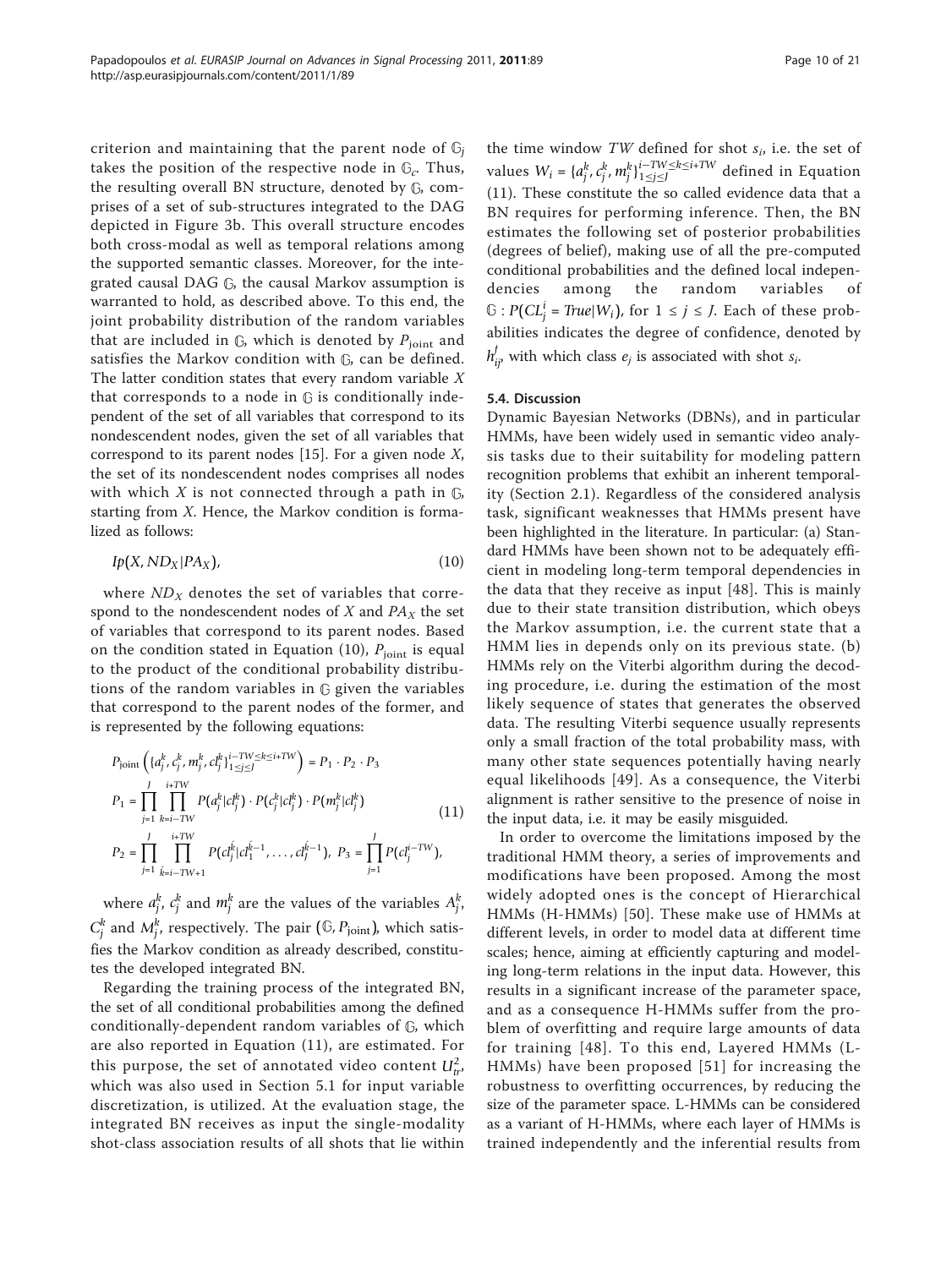each layer serve as training data for the layer above. Although L-HMMs are advantageous in terms of robustness to under-training occurrences compared to H-HMMs, this attribute is accompanied by reduced efficiency in modeling long-term temporal relationships in the data. While both H-HMMs and L-HMMs have been experimentally shown to generally outperform the traditional HMMs, maintaining that the requirements concerning their application are met, their efficiency still depends heavily on the corresponding generalized Viterbi algorithm; hence, they do not fully overcome the limitations of standard HMMs.

Regarding the integrated BN developed in this work, on the other hand, a fixed time window of predetermined length is used with respect to each shot  $s_i$ . This window denotes the number of previous and following shots whose shot-class association results (coming from all considered modalities) are taken into account for reaching the final class assignment decision for shot  $s_i$ . Hence, the resulting BN is capable of modeling complex and long-term temporal relationships among the supported semantic classes in a time interval equal to the defined time window, as can be seen from term  $P_2$  in Equation (11). This advantageous characteristic significantly differentiates the proposed BN from HMM-based approaches (including both H-HMMs and L-HMMs). The latter take into account information about only the previous state  $\omega_{t-1}$  for estimating the current state  $\omega_t$  of the examined stochastic process [[11\]](#page-19-0). Furthermore, the final class association decision is reached independently for each shot  $s_i$ , while taking into account the evidence data  $W_i$  defined for it rather than being dependent upon the final class association decision reached for shot  $s_{i-1}$ . More specifically, the set of posterior probabilities  $P(Cl_j^i = True|W_i)$  (for  $1 \le j \le J$ ), which are estimated after performing the proposed BN inference for shot  $s_i$ (as described in Section 5.3), are computed without being affected by the calculation of the respective probabilities  $P(Cl_j^{i-1} = True|W_{i-1})$  estimated for shot  $s_{i-1}$ . To this end, the detrimental effects caused by the presence of noise in the input data are reduced, since evidence over a series of consecutive shots are examined in order to decide on the final class assignment for shot  $s_i$ . At the same time propagation of errors caused by noise to following shots (e.g. shots  $s_{i+1}$ ,  $s_{i+2}$ , etc.) is prevented. On the other hand, HMM-based systems rely on the fundamental principle that for estimating the current state  $\omega_t$  of the system information about only its previous state  $\omega_{t-1}$  is considered; thus, rendering the HMM decoding procedure rather sensitive to the presence of noise and likely to be misguided. Taking into account the aforementioned considerations, the proposed integrated BN is expected to outperform other similar HMM-based approaches of the literature, as will be experimentally shown in Section 6.

## 6. Experimental results

The proposed approach was experimentally evaluated and compared with literature approaches using videos of the tennis, news and volleyball broadcast domains. The selection of these application domains is made mainly due to the following characteristics that the videos of the aforementioned categories present: (a) a set of meaningful high-level semantic classes, whose detection often requires the use of multi-modal information, is present in such videos, and (b) videos belonging to these domains present relatively well-defined temporal structure, i.e. the semantic classes that they contain tend to occur according to a particular order in time. In addition, the semantic analysis of such videos remains a challenging problem, which makes them suitable for the evaluation and comparison of relevant techniques. It should be emphasized here that application of the proposed method to any other domain, where an appropriate set of semantic classes that tend to occur according to particular temporal patterns can be defined, is straightforward, i.e. no domain-specific algorithmic modifications or adaptations are needed. In particular, only a set of manually annotated video content is required by the employed HMMs and BNs for parameter learning.

#### 6.1. Datasets

For experimentation in the domain of tennis broadcast video, four semantic classes of interest were defined, coinciding with four high-level semantic events that typically dominate a broadcasted game. These are: (a) rally: when the actual game is played, (b) serve: is the event starting at the time that the player is hitting the ball to the ground, while he is preparing to serve, and finishes at the time the player performs the serve hit, (c) replay: when a particular incident of increased importance is broadcasted again, usually in slow motion, and (d) break: when a break in the game occurs, i.e. the actual game is interrupted and the camera may show the players resting, the audience, etc. For the news domain, the following classes were defined: (a) anchor: when the anchor person announces the news in a studio environment, (b) reporting: when live-reporting takes place or a speech/interview is broadcasted, (c) reportage: comprises of the displayed scenes, either indoors or outdoors, relevant to every broadcasted news item, and (d) graphics: when any kind of graphics is depicted in the video sequence, including news start/end signals, maps, tables or text scenes. Finally, for experimentation in the domain of volleyball broadcast video, two sets of semantic classes were defined. The first one comprises the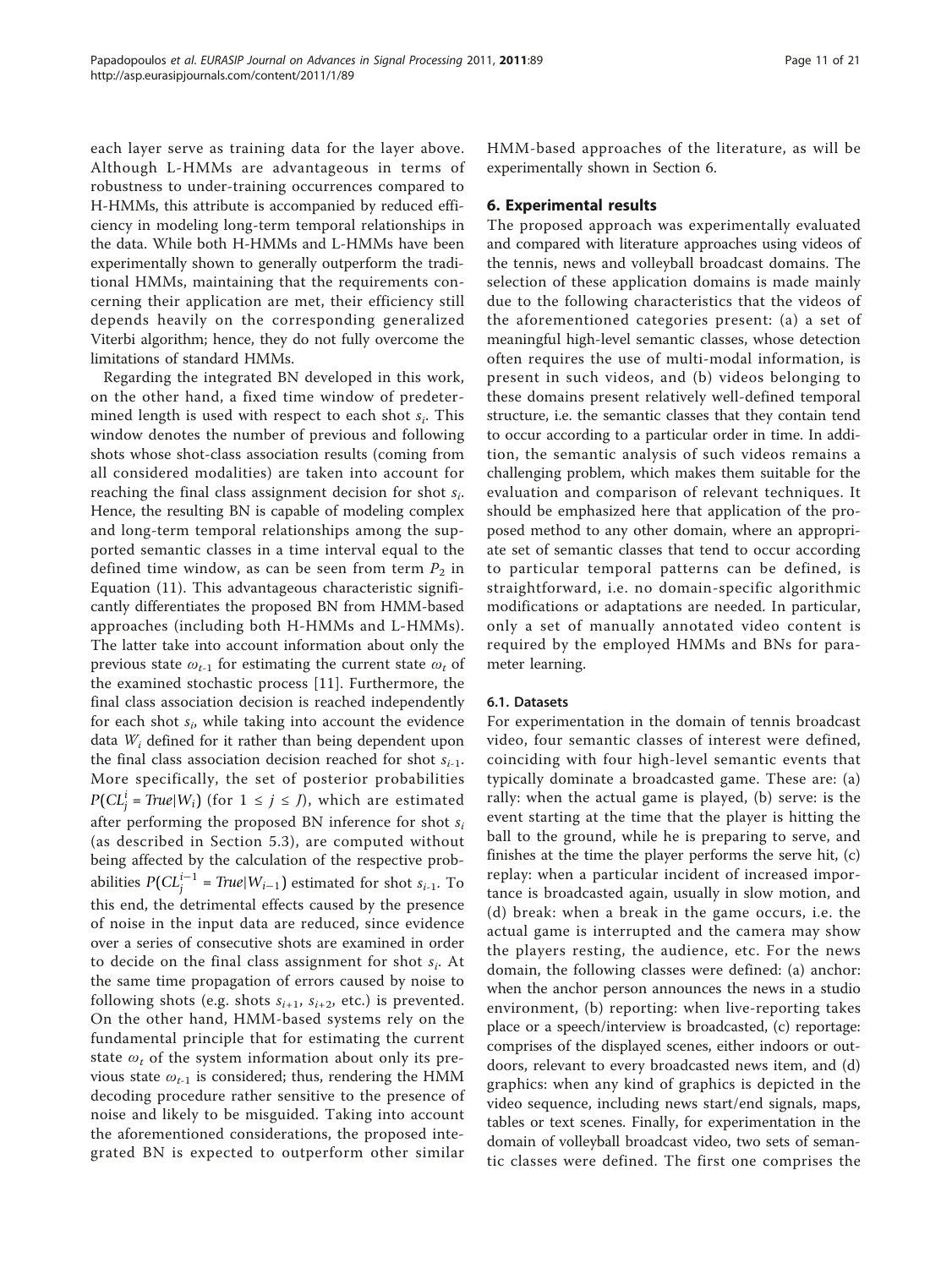same semantic classes defined for the tennis domain (volleyball-I), while for the second set (volleyball-II) the following nine classes are defined: rally, ace, serve, serve preparation, replay, player celebration, tracking single player, face close-up and tracking multiple players. The semantic classes defined for the volleyball-II domain are generally sub-classes of the corresponding ones defined for the volleyball-I domain.

Following the definition of the semantic classes of interest, an appropriate set of videos was collected for every selected domain. Each video was temporally segmented using the algorithm of [\[34](#page-20-0)] and every resulting shot was manually annotated according to the respective class definitions. Then, the aforementioned videos were used to form the following content sets for each domain: training set  $U_{tr}^1$  (used for training the developed HMM structure), training set  $U_{tr}^2$  (utilized for training the integrated BN) and test set  $U_{te}$  (used for evaluation). Detailed descriptions of these datasets, which constitute extensions of the datasets used in [[33\]](#page-20-0), are given in Table 1. Additionally, the annotations and features for each dataset are publicly available <sup>a</sup>.

Due to the large quantity and significant diversity of the real-life videos that were collected for each domain, the risk of over-training (i.e., of classifier over-fitting) was considered to be low in our experiments. This assumption is reinforced by the fact that the proposed approach achieves high recognition rates on 4 datasets of diverse nature and varying complexity, while also outperforming other common techniques of the literature, as shown in the following sections. Based on this, only typical methodologies for avoiding over-fitting occurrences and maintaining high generalization ability were considered in this work (e.g. selecting appropriate training algorithms for the employed ML models, as outlined in the sequel; setting not too strict termination criteria during training; etc.). However, for use or evaluation of the proposed techniques on smaller, rather specific or less diverse datasets (e.g. datasets generated under significantly constrained environmental conditions), exploiting more sophisticated techniques such as crossvalidation (rather than employing fixed training/evaluation sets) can be envisaged, similarly to e.g. [\[14\]](#page-19-0).

## 6.2. Implementation details

For the initial shot-class association (Sections 3 and 4), the value of the temporal sampling frequency  $SF<sub>m</sub>$  used for motion feature extraction was set equal to 125 ms. Considering that the frame rate of the utilized videos is equal to 25 fps (Table 1), the aforementioned value of

| Domain                                                                                                                                                                                                                                                                                            | Content used                                                                                                                                                                                                                                                                                                         | <b>Formed sets</b>                                                                                                         |                                                                                                                           |                                                                                                                                          |
|---------------------------------------------------------------------------------------------------------------------------------------------------------------------------------------------------------------------------------------------------------------------------------------------------|----------------------------------------------------------------------------------------------------------------------------------------------------------------------------------------------------------------------------------------------------------------------------------------------------------------------|----------------------------------------------------------------------------------------------------------------------------|---------------------------------------------------------------------------------------------------------------------------|------------------------------------------------------------------------------------------------------------------------------------------|
|                                                                                                                                                                                                                                                                                                   |                                                                                                                                                                                                                                                                                                                      | $U_{tr}^1$                                                                                                                 | $U_{tr}^2$                                                                                                                | $U_{te}$                                                                                                                                 |
| Tennis<br>$e_1$ :rally, $e_2$ :serve, $e_3$ :replay, $e_4$ :break                                                                                                                                                                                                                                 | 16 videos (352 $\times$ 288, 25 fps) of professional tennis games<br>from various international tournaments                                                                                                                                                                                                          | 437<br>shots<br>$e_1:167$<br>$e_2:44$<br>$e_3:27$<br>e <sub>4</sub> :199                                                   | 754<br>shots<br>$e_1:258$<br>$e_2:85$<br>$e_3:41$<br>$e_4:370$                                                            | 424<br>shots<br>$e_1:138$<br>$e_2:52$<br>$e_3:23$<br>$e_4$ :211                                                                          |
| <b>News</b><br>$e_1$ :anchor, $e_2$ :reporting, $e_3$ :reportage, $e_4$ :graphics                                                                                                                                                                                                                 | 32 videos (352 $\times$ 288, 25 fps) of news broadcast from<br>Deutsche Welle <sup>1</sup>                                                                                                                                                                                                                           | 338<br>shots<br>$e_1:70$<br>$e_2:46$<br>$e_3$ :174<br>$e_4$ :48                                                            | 557<br>shots<br>$e_1:80$<br>$e_2:71$<br>$e_3:337$<br>$e_4:69$                                                             | 293<br>shots<br>$e_1:59$<br>$e_2:28$<br>$e_3$ :174<br>$e_4:32$                                                                           |
| Volleyball-I<br>$e_1$ :rally, $e_2$ :serve, $e_3$ :replay, $e_4$ :break                                                                                                                                                                                                                           | 20 videos (352 $\times$ 264, 25 fps) of Volleyball broadcast from<br>the Beijing 2008 men's olympic tournament                                                                                                                                                                                                       | 262<br>shots<br>$e_1:67$<br>$e_2$ :42<br>$e_3:27$<br>$e_4$ :126                                                            | 562<br>shots<br>$e_1$ :129<br>$e_2:94$<br>$e_3:69$<br>$e_4$ :270                                                          | 532<br>shots<br>$e_1$ :151<br>$e_2:74$<br>$e_3:71$<br>$e_4$ :236                                                                         |
| Volleyball-II<br>$E_1$ :rally, e <sub>2</sub> :ace, e <sub>3</sub> :serve, e <sub>4</sub> :serve preparation, e <sub>5</sub> :replay, e <sub>6</sub> :player<br>celebration, e <sub>z</sub> :tracking single player, e <sub>8</sub> :face close-up, e <sub>9</sub> :<br>tracking multiple players | Same with Volleyball-I videos.<br>The videos forming test set $U_{t\rho}$ are the same with the ones<br>used for evaluation in the volleyball-I domain.<br>Difference in the total number of considered shots is due<br>to the more extended set of semantic classes used for<br>performing manual video annotation. | 422<br>shots<br>$e_1:96$<br>$e_2$ :18<br>$e_3:50$<br>$e_4:24$<br>$e_5:41$<br>$e_6$ :78<br>$e_7:49$<br>$e_8:23$<br>$e_9:43$ | 452<br>shots<br>$e_1:90$<br>$e_2:20$<br>$e_3:45$<br>$e_4:32$<br>$e_5:55$<br>$e_6:99$<br>$e_7:34$<br>$e_8$ :17<br>$e_9:60$ | 538<br>shots<br>$e_1$ :122<br>$e_2$ :17<br>$e_3:60$<br>$e_4:19$<br>$e$ <sub>5</sub> :71<br>$e_6:94$<br>$e_7:57$<br>$e_8$ :21<br>$e_9:77$ |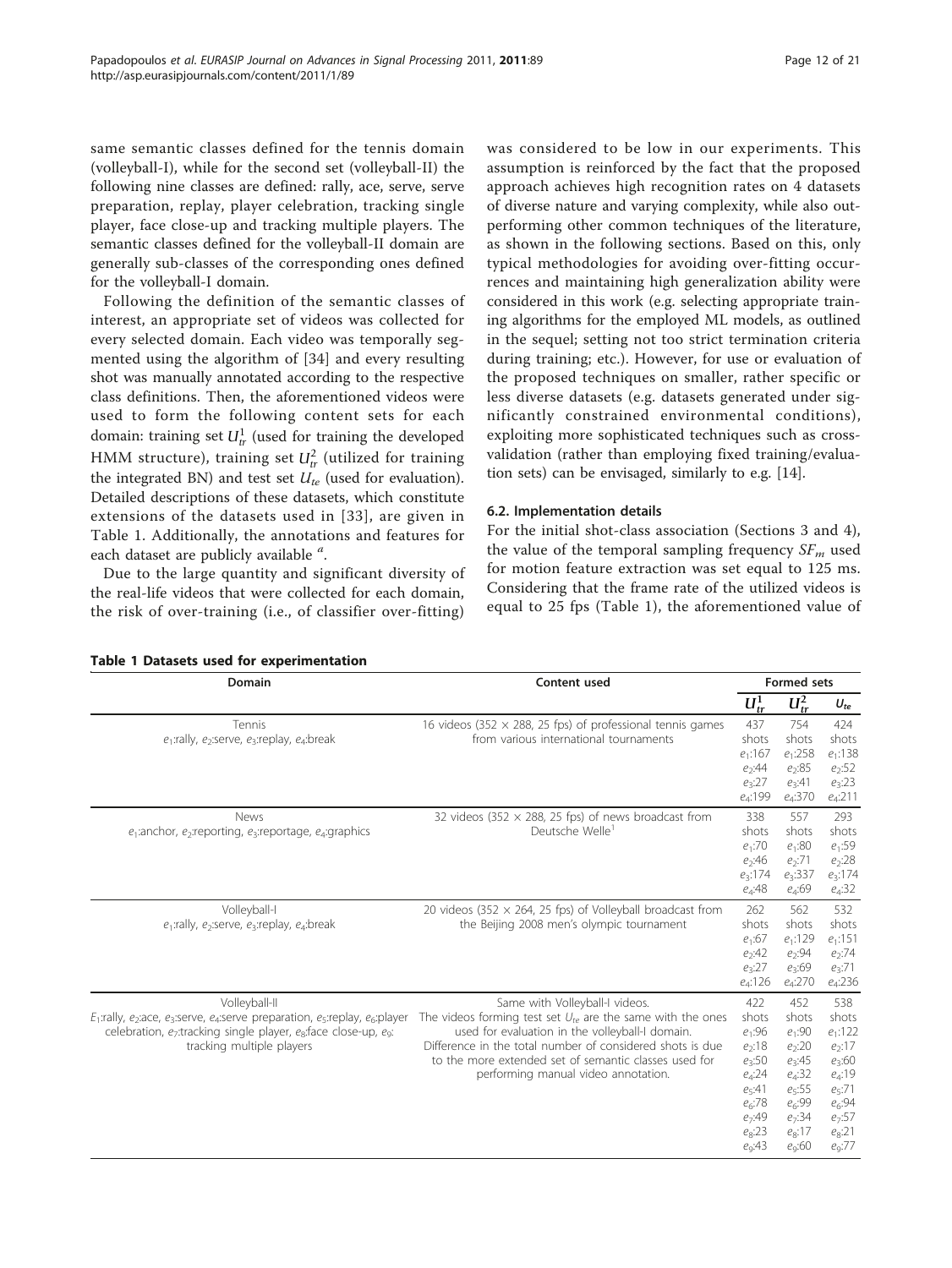the sampling frequency means that the processing of approximately 8 frames per second is required by the proposed approach, i.e. every third frame of each shot is selected. A third order polynomial function was used, according to Equation (3), and the value of parameter D in Equation (2), which is used to define the horizontal and vertical spatial sampling frequencies  $(H_s$  and  $V_s$ , respectively) was set equal to 40, similarly to [\[33](#page-20-0)]. Parameters  $\eta$  and  $\zeta$  that define the time descending function in Equation (5) were set equal to 3 and 0.5, respectively. In parallel to motion feature extraction, color histograms of  $F_c = 16$  bins were calculated at a temporal sampling frequency of  $SF_c = 125$  ms (Section 4). With respect to the audio information processing,  $F_a = 12$ MFCC coefficients were estimated at a sampling rate of  $SF_a = 20$  ms, while for their extraction a sliding window of length  $F_w = 30$  ms was used. The value of  $SF_a$  is different than that of  $SF<sub>m</sub>$  (used for motion feature extraction) due to the nature of the audio information and its MFCC representation, which require that MFCC coefficients are calculated at a relatively high rate and in temporal windows of correspondingly short duration [[52](#page-20-0)]. The values of the aforementioned parameters were selected after experimentation. It was observed that small deviations from these values resulted into negligible variations in the overall classification performance.

Regarding the HMM structure of Sections 3 and 4, fully connected first order HMMs, i.e. HMMs allowing all possible hidden state transitions, were utilized for performing the mapping of the single-modality low-level features to the high-level semantic classes. For every hidden state the observations were modeled as a mixture of Gaussians (a single Gaussian was used for every state). The employed Gaussian Mixture Models (GMMs) were set to have full covariance matrices for exploiting all possible correlations between the elements of each observation. Additionally, the Baum-Welch (or Forward-Backward) algorithm was used for training, while the Viterbi algorithm was utilized during the evaluation. Furthermore, the number of hidden states of the HMM models for every separate modality was considered as a free variable. The developed HMM structure was realized using the software libraries of [[53](#page-20-0)].

After shot-class association based on single-modality information is performed separately for every utilized modality, the integrated BN described in Section 5 was used for realizing joint modality fusion and temporal context exploitation. The value of variable  $Q$  in Equation (6), which determines the number of possible values of random variables  $A_i$ ,  $C_i$  and  $M_i$  in the  $\mathbb{G}_i$  BN substructure, was set equal to 9, 11, 7 and 10, for the tennis, news, volleyball-I and volleyball-II domains, respectively. These values led to the best overall inferential results, as will be discussed in detail in Section 6.4.1. The developed BN was trained using the Expectation Maximization (EM) approach, while probability propagation was realized using a junction tree mechanism [[54\]](#page-20-0).

#### 6.3. Motion analysis results

In this section experimental results from the application of the proposed motion-based shot-class association approach are presented. In Table [2](#page-13-0), quantitative class association results are given in the form of the calculated recognition rates when the accumulated motion energy fields,  $R_{\text{acc}}(x, y, t, \tau)$ , are used during the approximation step for  $\tau = 0$ , 1, 2 and 3, respectively, for all selected domains. The class recognition rate is defined as the percentage of the video shots that belong to the examined class and are correctly associated with it. Additionally, the values of the overall classification accuracy and the average precision are also given. The overall classification accuracy is set equal to the percentage of all shots that are associated with the correct semantic class. On the other hand, the average precision is defined equal to the weighted sum of the estimated precision values of every supported class, using the classes' frequency of appearance as weight; the precision value of a given class is equal to the percentage of the shots that are associated with it and they truly belong to it. It has been regarded that  $\arg \max_j (h_{ij}^m)$  indicates the class  $e_i$  that is associated with shot  $s_i$ . Moreover, the frame processing rate, which is defined as the number of video frames that are processed per second (fps) on average, is also given. The latter metric is introduced for approximating the computational complexity of the proposed method; a frame rate of 25 fps would indicate real-time processing for the videos used. It must be noted that all experiments were conducted using a PC with Intel Quad Core processor at 2.4 GHz and a total of 3 GB RAM.

From the presented results, it can be seen that the proposed approach achieves high values for both overall classification accuracy and average precision for  $\tau = 0$  in all selected domains, while most of the supported classes exhibit increased recognition rates. It is also shown that the class association performance generally increases when the  $R_{\text{acc}}(x, y, t, \tau)$  are used for small values of  $\tau$ , compared to the case where no motion information from previous frames is utilized, i.e. when  $\tau = 0$ . Specifically, a maximum increase, up to 5.46% in the news domain, is observed in the overall class association accuracy when  $\tau = 1$ . On the other hand, it can be seen that when the value of  $\tau$  is further increased ( $\tau = 2, 3$ ), the overall performance improvement decreases. This is mainly due to the fact that when taking into account information from many previous frames the estimated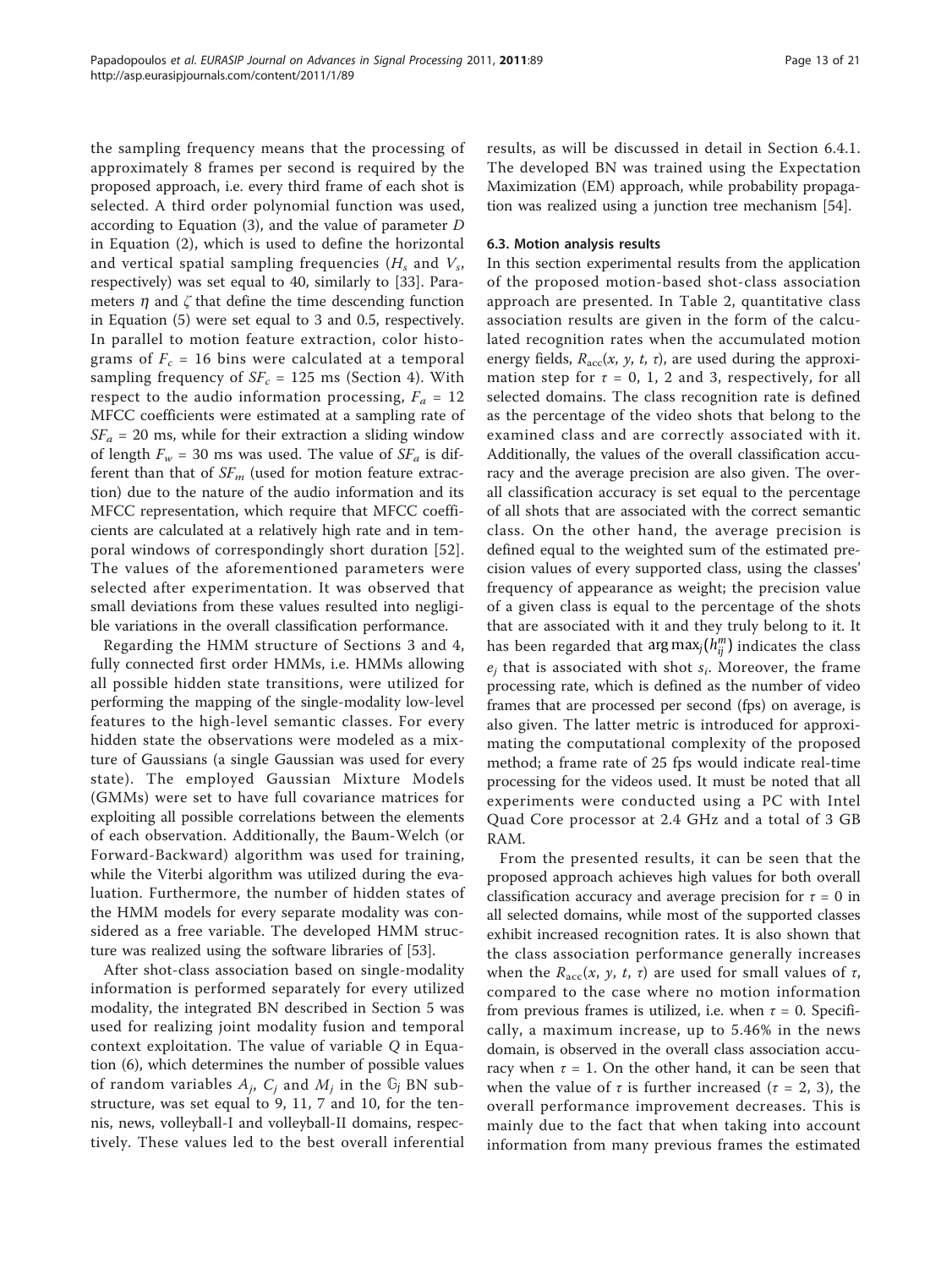| Domain           | Measure                          |                | $= 0$                | $= 1$ | $= 2$ | $=$ 3 | $[33]$ | $[12]$ | $[32]$ | $R_{\text{acc}}$ for $\tau$ $R_{\text{acc}}$ for $\tau$ $R_{\text{acc}}$ for $\tau$ $R_{\text{acc}}$ for $\tau$ Method of Method of Method of Method of Method of Method of<br>$[27]$ | $[26]$ |
|------------------|----------------------------------|----------------|----------------------|-------|-------|-------|--------|--------|--------|---------------------------------------------------------------------------------------------------------------------------------------------------------------------------------------|--------|
|                  | Class recognition<br>rate (%)    |                | $e_1$ 99.28          | 97.83 | 98.55 | 97.83 | 94.93  | 98.55  | 89.13  | 92.03                                                                                                                                                                                 | 97.83  |
|                  |                                  |                | $e_2$ 75.00          | 78.85 | 71.16 | 73.08 | 61.54  | 73.08  | 34.62  | 34.62                                                                                                                                                                                 | 46.15  |
|                  |                                  | $e_3$          | 34.78                | 43.48 | 39.13 | 34.78 | 52.17  | 34.78  | 21.74  | 52.17                                                                                                                                                                                 | 47.83  |
|                  |                                  |                | $e_4$ 60.19          | 68.25 | 64.93 | 65.88 | 75.83  | 57.82  | 54.50  | 40.76                                                                                                                                                                                 | 63.98  |
| Tennis           | Overall accuracy<br>(% )         |                | 73.35                | 77.83 | 75.24 | 75.47 | 79.01  | 71.70  | 61.56  | 57.31                                                                                                                                                                                 | 71.93  |
|                  | Average precision<br>(9/6)       |                | 77.33                | 80.54 | 79.88 | 79.03 | 81.33  | 69.88  | 68.57  | 70.25                                                                                                                                                                                 | 70.78  |
|                  | Frame processing<br>rate (fps)   |                | 5.44                 | 5.34  | 5.33  | 5.32  | 1.09   | 4.89   | 5.29   | 5.51                                                                                                                                                                                  | 0.91   |
|                  | Class recognition<br>rate $(\%)$ |                | $e_1$ 84.75          | 83.05 | 86.44 | 83.05 | 94.92  | 86.44  | 77.97  | 83.05                                                                                                                                                                                 | 69.49  |
|                  |                                  |                | $e_2$ 67.86          | 75.00 | 75.00 | 78.57 | 71.43  | 57.14  | 21.43  | 42.86                                                                                                                                                                                 | 25.00  |
|                  |                                  |                | $e_3$ 76.44          | 83.91 | 81.03 | 81.03 | 85.63  | 66.67  | 58.62  | 48.85                                                                                                                                                                                 | 68.97  |
|                  |                                  |                | $e_4$ 56.25          | 62.50 | 56.25 | 56.25 | 62.50  | 56.25  | 53.13  | 50.00                                                                                                                                                                                 | 62.50  |
| News             | Overall accuracy<br>(% )         |                | 75.09                | 80.55 | 78.84 | 78.50 | 83.62  | 68.60  | 58.36  | 55.29                                                                                                                                                                                 | 64.16  |
|                  | Average precision<br>(% )        |                | 81.02                | 84.09 | 81.94 | 82.46 | 85.83  | 67.02  | 57.44  | 68.52                                                                                                                                                                                 | 63.09  |
|                  | Frame processing<br>rate (fps)   |                | 5.60                 | 5.49  | 5.49  | 5.48  | 1.03   | 5.10   | 5.54   | 5.70                                                                                                                                                                                  | 0.98   |
|                  | Class recognition<br>rate $(\%)$ | e <sub>1</sub> | 90.73                | 90.73 | 87.42 | 87.42 | 94.70  | 87.42  | 23.18  | 72.19                                                                                                                                                                                 | 98.01  |
|                  |                                  |                | e <sub>2</sub> 70.27 | 81.08 | 82.43 | 78.38 | 85.14  | 71.62  | 45.95  | 79.73                                                                                                                                                                                 | 78.38  |
|                  |                                  |                | $e_3$ 53.52          | 64.79 | 77.46 | 76.06 | 59.15  | 54.93  | 42.25  | 47.89                                                                                                                                                                                 | 32.39  |
|                  |                                  |                | $e_4$ 89.83          | 89.83 | 83.05 | 83.47 | 88.98  | 75.42  | 50.42  | 31.78                                                                                                                                                                                 | 77.97  |
| Volleyball-      | Overall accuracy<br>(9/6)        |                | 82.52                | 85.53 | 83.46 | 82.89 | 86.09  | 75.56  | 40.98  | 52.07                                                                                                                                                                                 | 77.63  |
|                  | Average precision<br>(9/6)       |                | 83.85                | 87.10 | 85.57 | 84.84 | 87.33  | 77.83  | 48.51  | 62.51                                                                                                                                                                                 | 76.59  |
|                  | Frame processing<br>rate (fps)   |                | 6.04                 | 6.03  | 6.02  | 5.96  | 1.02   | 5.50   | 5.94   | 6.14                                                                                                                                                                                  | 0.91   |
|                  | Class recognition<br>rate $(\%)$ |                | $e_1$ 84.43          | 88.52 | 91.80 | 86.07 | 94.26  | 95.08  | 24.59  | 48.36                                                                                                                                                                                 | 90.16  |
|                  |                                  |                | $e_2$ 88.24          | 88.24 | 82.35 | 82.35 | 58.82  | 29.41  | 70.59  | 17.65                                                                                                                                                                                 | 23.53  |
|                  |                                  |                | $e_3$ 76.67          | 83.33 | 83.33 | 71.67 | 85.00  | 66.67  | 60.00  | 28.33                                                                                                                                                                                 | 80.00  |
|                  |                                  |                | e <sub>4</sub> 47.37 | 57.89 | 47.37 | 52.63 | 52.63  | 26.32  | 15.79  | 36.84                                                                                                                                                                                 | 21.05  |
|                  |                                  |                | e <sub>5</sub> 74.65 | 78.87 | 69.01 | 77.46 | 60.56  | 47.89  | 22.54  | 12.68                                                                                                                                                                                 | 25.35  |
|                  |                                  | $e_6$          | 63.83                | 54.26 | 62.77 | 65.96 | 82.98  | 72.34  | 6.38   | 42.55                                                                                                                                                                                 | 50.00  |
|                  |                                  | $e_7$          | 52.63                | 63.16 | 59.65 | 54.39 | 57.89  | 19.30  | 12.28  | 22.81                                                                                                                                                                                 | 24.56  |
| Volleyball-<br>Ш |                                  | $e_8$          | 42.86                | 47.62 | 42.86 | 42.86 | 52.38  | 19.05  | 9.52   | 19.05                                                                                                                                                                                 | 23.81  |
|                  |                                  |                | $e_9$ 51.95          | 62.34 | 57.14 | 59.74 | 48.05  | 25.97  | 7.79   | 7.79                                                                                                                                                                                  | 33.77  |
|                  | Overall accuracy<br>(% )         |                | 67.84                | 71.56 | 70.63 | 69.70 | 72.11  | 56.32  | 21.93  | 29.37                                                                                                                                                                                 | 51.30  |
|                  | Average precision<br>(% )        |                | 70.03                | 75.66 | 71.20 | 71.70 | 75.22  | 56.94  | 30.50  | 37.40                                                                                                                                                                                 | 51.85  |
|                  | Frame processing<br>rate (fps)   |                | 6.04                 | 6.03  | 6.02  | 5.96  | 1.02   | 5.50   | 5.94   | 6.14                                                                                                                                                                                  | 0.91   |

<span id="page-13-0"></span>Table 2 Semantic class association results based on motion information.

Numbers in bold indicate the best performance among the considered methods, according to a given measure.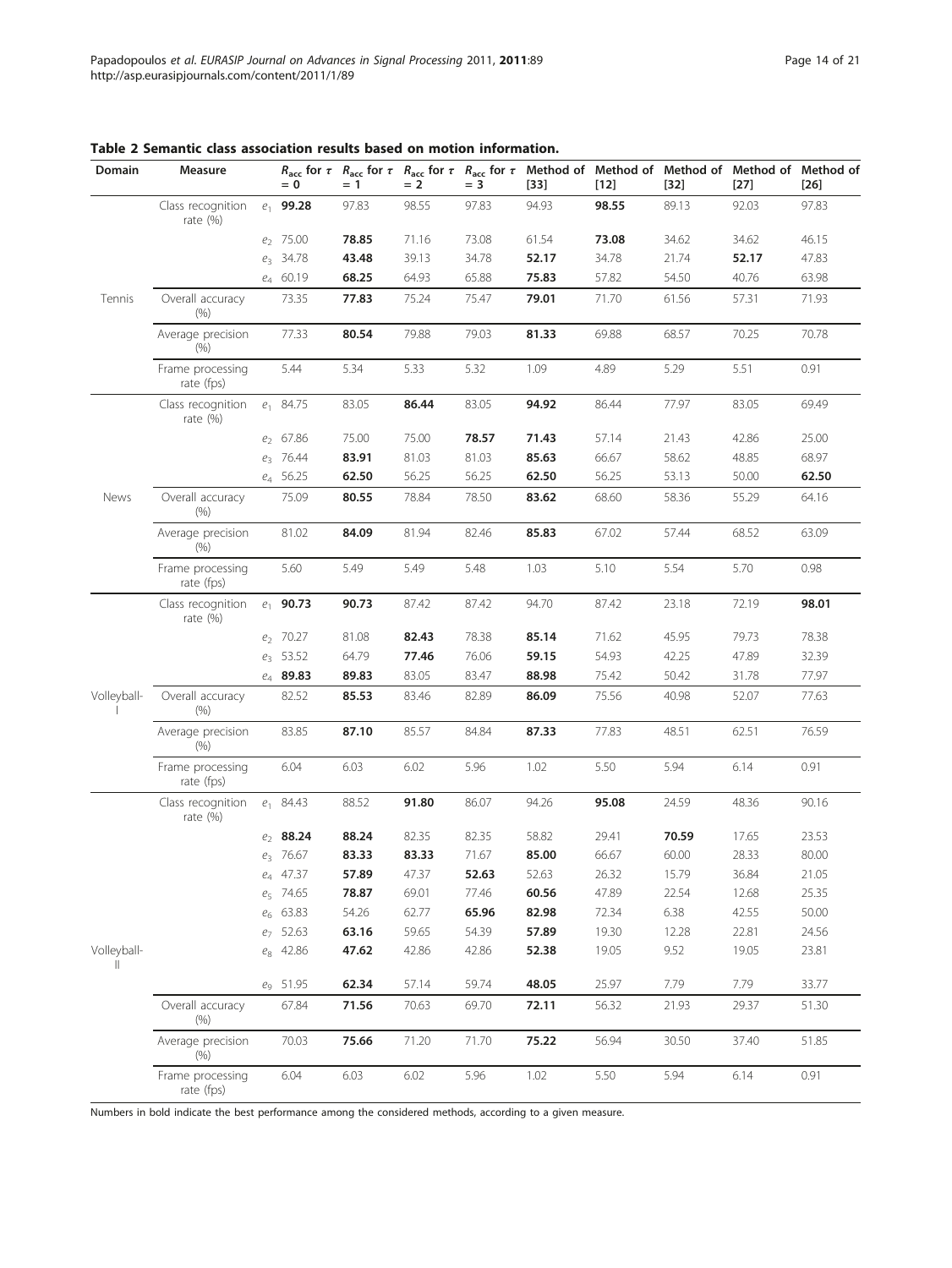$R_{\text{acc}}(x, y, t, \tau)$  fields for each frame tend to become very similar. Thus, polynomial coefficients tend to also have very similar values and hence HMMs cannot observe a characteristic sequence of features that unfolds in time for every supported semantic class. The above results demonstrate that the proposed accumulated motion energy fields can lead to improved shot-class association performance.

The performance of the proposed method is compared with the motion representation approaches for providing motion information to HMM-based systems presented in [[12,](#page-19-0)[26](#page-20-0),[27](#page-20-0),[32\]](#page-20-0), as well as with the authors' previous work [[33\]](#page-20-0) (as described in Section 3.4). Specifically, Huang et al. consider the first four dominant motion vectors and their appearance frequencies, along with the mean and the standard deviation of motion vectors in the frame [[12](#page-19-0)]. Additionally, Gibert et al. make use of the available motion vectors for estimating the principal motion direction of every frame [[32](#page-20-0)]. On the other hand, Xie et al. calculate the motion intensity at frame level [[27](#page-20-0)], while Xu et al. estimate the energy redistribution for every frame and subsequently a set of motion filters are applied for detecting the observed dominant motions [[26](#page-20-0)]. From the presented results, it is shown that the proposed approach outperforms the algorithms of [\[12,](#page-19-0)[26,27,32\]](#page-20-0) for most of the supported classes as well as in overall classification performance in all selected domains. On the other hand, it can also be seen that the performance of the proposed approach is comparable with the one attained by the application of the method of [[33\]](#page-20-0) (note that the results for the method of [[33](#page-20-0)] and other works that are reported in Table [2](#page-13-0) may be somewhat different from those reported in [[33](#page-20-0)], in absolute numbers; this is due to the datasets used in [[33\]](#page-20-0) being different than those used here). In particular, the method of [[33\]](#page-20-0) presents higher overall classification accuracy and average precision in the ranges [0.55, 3.07%] and [0.23, 1.74%], respectively, in the selected domains. However, it is shown that the proposed method performs faster than the method of [[33\]](#page-20-0) by a factor in the range [4.90, 5.91], while its time performance is also comparable or better than that of [[12,](#page-19-0)[26,27](#page-20-0),[32](#page-20-0)] that were implemented; all the latter methods exhibit considerably lower overall classification performance in all domains. Thus, the proposed motionbased shot-class association approach achieves to combine increased recognition performance with relatively low computational complexity, compared to the relevant literature. It must be noted that the approximation of the methods' computational complexity by the introduced frame processing rate metric is performed due to the inevitable difficulty in defining the computational complexity in a closed form for most cases (e.g. the computational complexity of the method of [[33](#page-20-0)]

depends heavily on the type of the videos and the kinds of the motion patterns that they contain).

## 6.3.1. Effect of the degree of the polynomial function

In order to investigate the effect of the introduced polynomial function's degree on the overall motion-based shot-class association performance (Section 3), the latter was evaluated when parameter  $T$  (Equation (3)) receives values ranging from 1 to 6. Additionally, the accumulated motion energy fields,  $R_{\text{acc}}(x, y, t, \tau)$ , are used for  $\tau$  $= 1$  in all selected domains. Values of parameter  $T$ greater than 6 resulted in significantly decreased recognition performance. The corresponding shot-class association results are illustrated in Figure 4, where it can be seen that the use of a 3rd order polynomial function leads to the best overall performance in all domains. It must be noted that for the cases of the 5th and 6th order polynomial function, Principal Component Analysis (PCA) was used for reducing the dimensionality of the observation vectors and overcoming HMM undertraining occurrences. The target dimension of the PCA output was set equal to the dimension of the observation vector that is generated when using a 4th order polynomial function (i.e. the highest value of T for which HMM under-training occurrences were not observed).

#### 6.4. Overall analysis results

In this section experimental results of the overall developed framework are presented. In order to demonstrate and comparatively evaluate the efficiency of the proposed integrated BN, the following experiments were conducted:

(1) application of the developed BN

(2) application of a variant of the proposed approach, where a SVM-based classifier is used instead of the developed BN

(3-4) application of the methods of [\[12](#page-19-0)] and [[26\]](#page-20-0)

(5-6) application of the methods of [[12\]](#page-19-0) and [[26\]](#page-20-0), using the low-level features of Sections 3 and 4

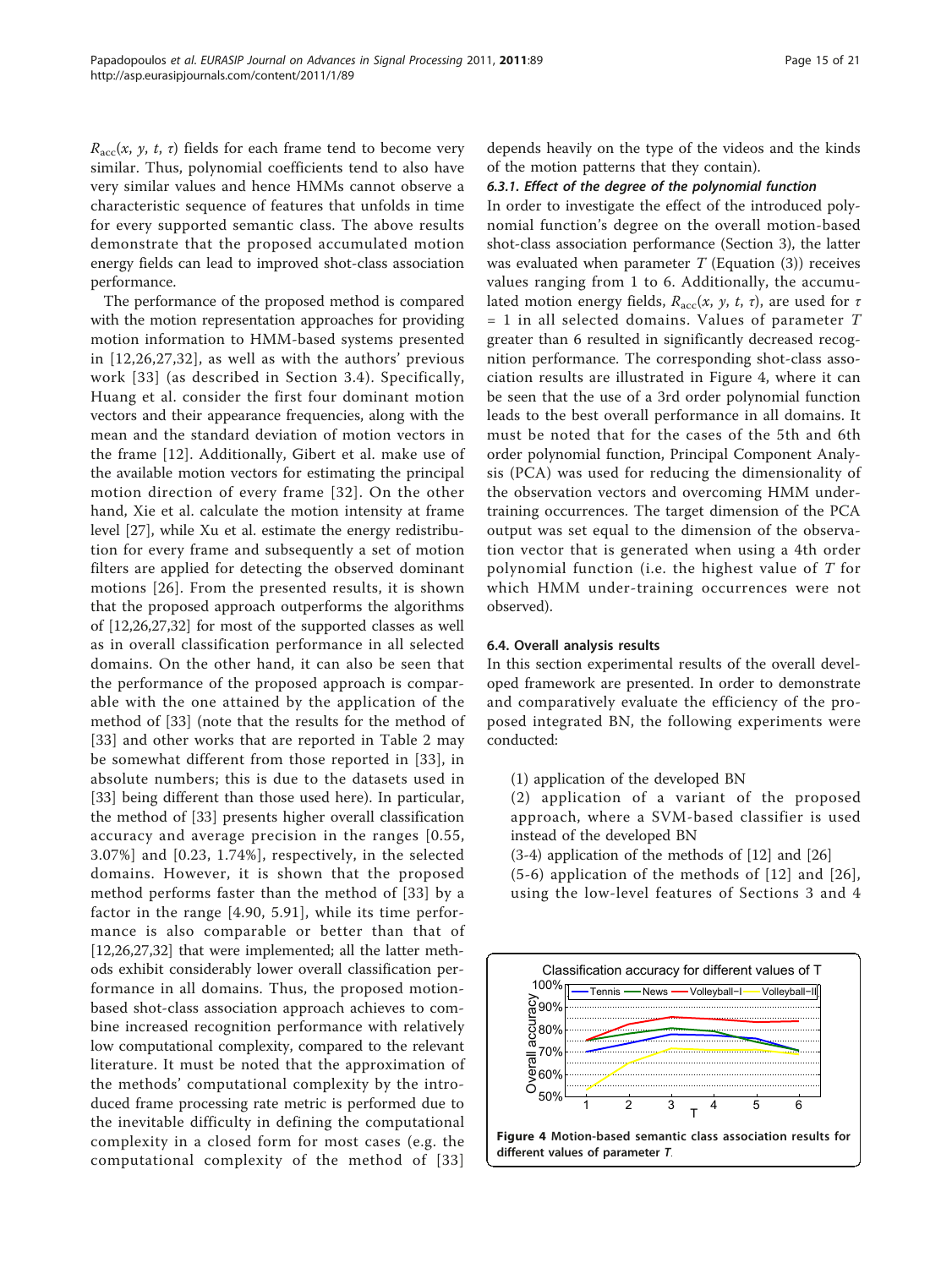instead of the ones originally proposed in [[12](#page-19-0)] and [[26\]](#page-20-0).

Experiment 1 demonstrates the shot-class association performance obtained by the application of the proposed integrated BN, which jointly performs modality fusion and temporal context exploitation. Experiment 2 is conducted in order to comparatively evaluate the effectiveness of the developed BN, which constitutes a generative classifier, against a discriminative one. Discriminative classifiers are easier to be developed, while they are generally considered to outperform generative ones [[55](#page-20-0)], when sufficient amount of training data is available. To this end, a variant of the proposed approach is implemented, where a SVM-based classifier is used instead of the developed BN. In particular, an individual SVM is introduced for every defined class  $e_i$ to detect the corresponding instances and is trained under the 'one-against-all' approach. Each SVM, which receives as input the same set of posterior probabilities with the developed BN (i.e. the evidence data  $W_i$  defined in Section 5.3), returns at the evaluation stage for every shot  $s_i$  a numerical value in the range [0, 1]. This value denotes the degree of confidence with which the corresponding shot is assigned to the class associated with the particular SVM (similarly to the  $h_{ij}^f$  value also defined in Section 5.3). Implementation details regarding the developed SVM-based classifier can be found in [\[9](#page-19-0)]. In all cases, it has been considered that arg max*j*(*ha ij* ), arg max<sub>j</sub>( $h_{ij}^m$ ), arg max<sub>j</sub>( $h_{ij}^m$ ) and arg max( $h_{ij}^f$ ) indicate the class  $e_i$  that is associated with shot  $s_i$  after every respective algorithmic step. The performance of the developed BN is also compared with the HMM-based video analysis approaches presented in [\[12](#page-19-0)] and [\[26](#page-20-0)] (experiments 3 and 4). Specifically, Huang et al. [\[12](#page-19-0)] propose a 'class transition penalty' approach, where HMMs are initially employed for detecting the semantic classes of concern using multi-modal information and a product fusion operator. Subsequently, a dynamic programming technique is adopted for searching for the most likely class transition path. On the other hand, Xu et al. [[26](#page-20-0)] present a HMM-based framework capable of modeling temporal contextual constraints in different semantic granularities, while multistream HMMs are used for modality fusion. It must be noted that apart from the motion and color features proposed in [[26](#page-20-0)] (observed dominant motions and mean RGB values, respectively), audio information is also used for the purpose of comparison in experiment 4. In particular, the MFCC coefficients (described in Section 4) are also provided as input to the employed multistream HMMs. Additionally, in order to compensate the effect of the different approaches originally using different color, motion and audio features, in experiments 5 and 6 the methods of [[12](#page-19-0)] and [[26\]](#page-20-0) receive as input the same video low-level features utilized by the proposed method and described in Sections 3 and 4. Hence, the latter two experiments will facilitate in better demonstrating the effectiveness of the proposed BN, compared to other similar approaches that perform the modality fusion and temporal context exploitation procedures separately. It must be highlighted at this point that the method of [[26](#page-20-0)] actually constitutes a particular type of L-HMMs, namely a composite HMM with 3 layers.

Results of experiments 1 and 2, which are affected by parameter  $TW$  (Equation 11), were carried out for  $TW$ between 1 and 6. In Figure [5,](#page-16-0) the results for  $TW = 1, 2$ and 3 are reported in detail, in terms of the difference in classification accuracy compared to the best singlemodality analysis result for each domain. The latter are depicted in parentheses. From these results, it can be seen that the proposed integrated BN achieves a significant increase (up to 15.80% in the volleyball-II domain) in the overall classification accuracy for all selected domains for  $TW = 1$ , while the recognition rates of most of the supported classes are substantially enhanced. Additionally, it can also be seen that further increase of the value of parameter TW (TW = 2, 3) leads to a corresponding increase of the overall classification accuracy. Among the classes that are particularly favored by the application of the proposed integrated BN are those that present significant variations in their video low-level features, while also having quite welldefined temporal context. Such classes are break and graphics in the tennis and news domain, respectively. In particular, shots belonging to the class break usually depict significantly different types of scenes (e.g. the players resting or the audience), while also having quite well-defined temporal context (video shots belonging to the class break are often successive and usually interrupted by shots depicting a serve hit). Similarly, shots belonging to the class graphics differ significantly in terms of their low-level audio-visual features (due to the different graphical environments that are presented during a news broadcast, like news start/end signals, weather maps, sport tables, etc.), while they also present characteristic temporal relations. It was observed that values of parameter TW greater than 3 (i.e.  $TW = 4, 5$ , 6) were experimentally shown to result into marginal changes in the overall classification performance (i.e. changes in the overall accuracy smaller than 0.10%) and negligible variations in the classes' recognition rates; these results are not included in Figure [5](#page-16-0) for brevity. All the above results demonstrate the potential of reaching increased shot-class association results by jointly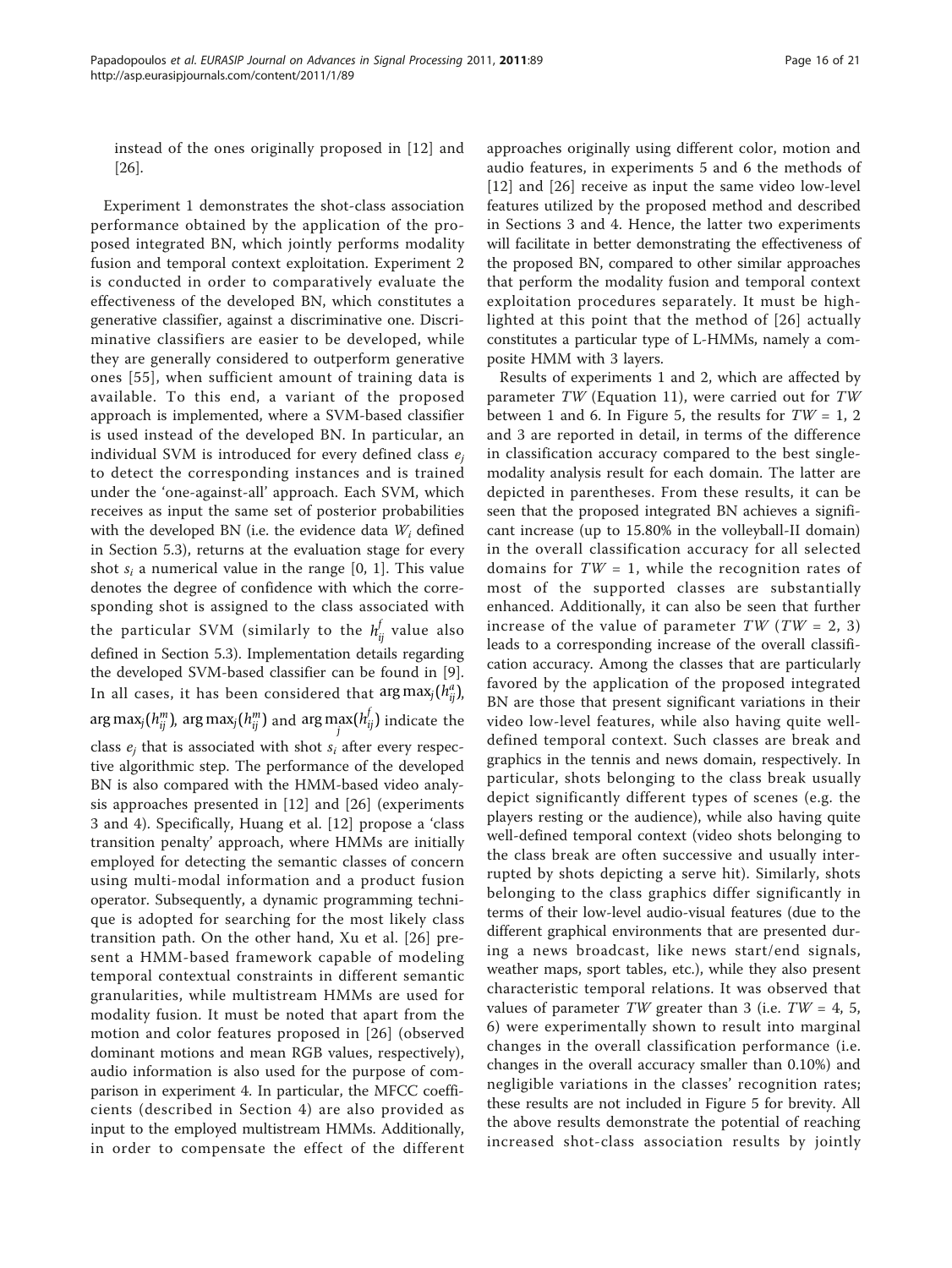<span id="page-16-0"></span>

performing modality fusion and temporal context exploitation.

Considering the corresponding SVM results (experiment 2), it is shown in Figure 5 that a significant increase (up to 9.91% in the tennis domain) in the overall classification accuracy can also be obtained for  $TW =$ 1 compared to the best single-modality analysis result, when a SVM-based classifier is used instead of the developed BN for all domains. This is lower or equal to the corresponding results of the BN for  $TW = 1$ , with the highest difference of approximately 12.46% being observed in the volleyball-II domain, i.e. the domain with the highest number of supported semantic classes. Additionally, two important observations can be made: (a) the overall performance improvement decreases when parameter TW receives greater values (TW = 2, 3), as opposed to the results of experiment 1, and (b) not all supported classes are favored (e.g. reporting

exhibits a dramatic decrease of 64.29% in its recognition rate for  $TW = 1$  in the news domain). These observations suggest that the methodology proposed in this work for representing and learning the joint probability distribution  $P_{\text{joint}}(\{a_j^k, c_j^k, m_j^k, c l_j^k\}_{1 \leq j \leq J}^{i - TW \leq k \leq i + TW})$  (Section 5.3) is advantageous compared to directly modeling the probability distributions  $P(Cl_j^i = True|W_i)$ , as the employed SVM-based classifier does. This observation can be considered as an extension of the findings presented by Adams et al. in [\[17\]](#page-19-0), where BNs and SVMs were experimentally shown to be equally efficient for the task of modality fusion.

In Table [3](#page-17-0), quantitative class association results are given for experiments 1-6, as well as from every separate modality processing, in the form of the calculated recognition rates for all selected domains. The values of the overall classification accuracy and the average precision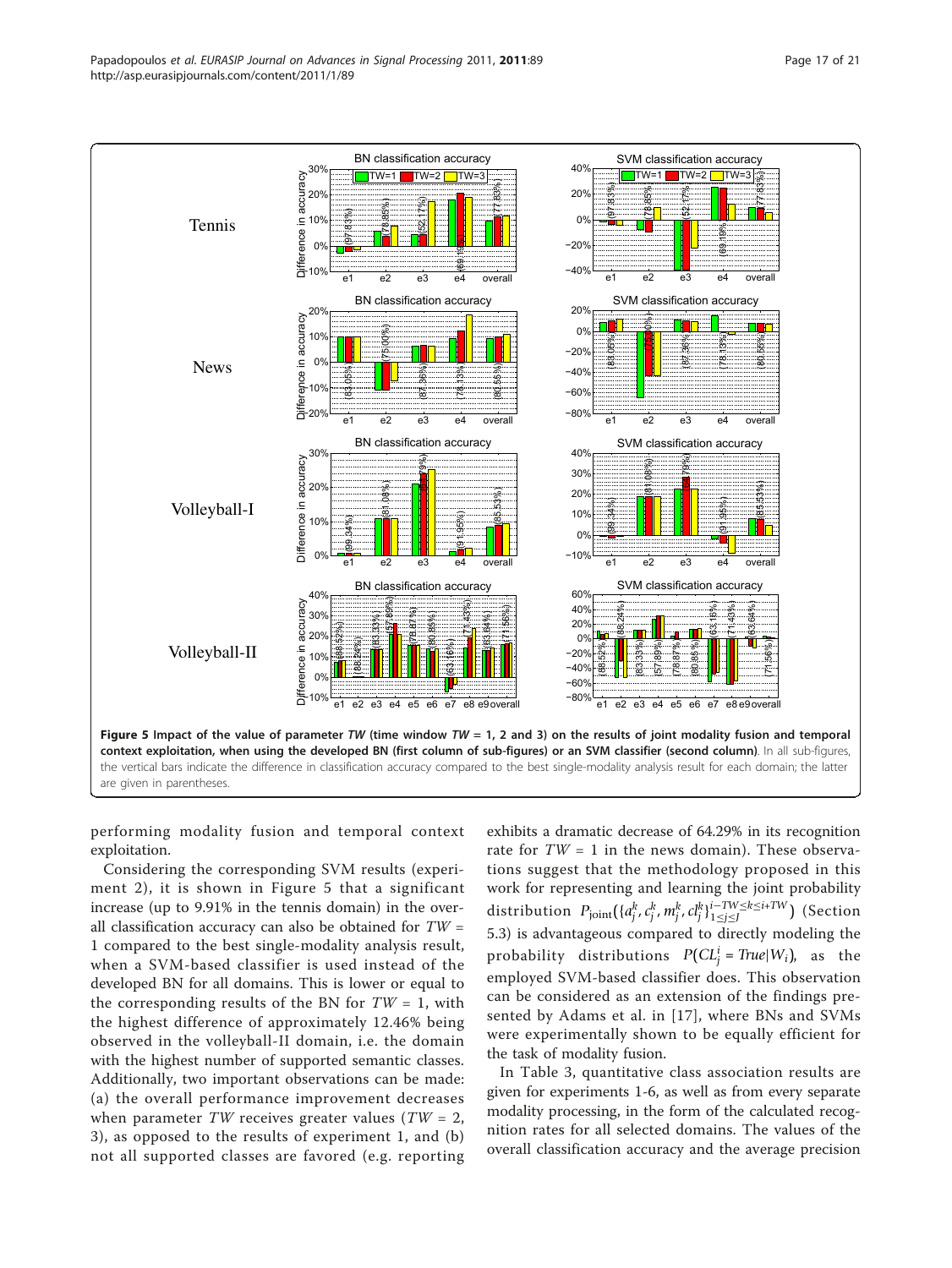| Domain                      | Measure                             |                |                      |       |       | Audio Motion Color Integrated<br>BN for $TW =$<br>3(1) | SVM for<br>$TW = 1$<br>(2) | Method<br>of [12]<br>(3) | Method<br>of [26]<br>(4) | Method of [12]<br>using proposed<br>features (5) | Method of [26]<br>using proposed<br>features (6) |
|-----------------------------|-------------------------------------|----------------|----------------------|-------|-------|--------------------------------------------------------|----------------------------|--------------------------|--------------------------|--------------------------------------------------|--------------------------------------------------|
|                             | Class<br>recognition<br>rate $(% )$ | e <sub>1</sub> | 80.43                | 97.83 | 92.03 | 96.38                                                  | 96.38                      | 92.75                    | 84.78                    | 93.48                                            | 88.41                                            |
|                             |                                     |                | $e_2$ 13.46          | 78.85 | 76.92 | 86.54                                                  | 71.15                      | 53.85                    | 28.85                    | 67.31                                            | 57.69                                            |
|                             |                                     | $e_3$          | 17.39                | 43.48 | 52.17 | 69.57                                                  | 13.04                      | 21.74                    | 17.39                    | 21.74                                            | 52.17                                            |
|                             |                                     |                | $e_4$ 40.76          | 68.25 | 69.19 | 88.15                                                  | 94.31                      | 88.15                    | 97.63                    | 88.63                                            | 90.52                                            |
| Tennis                      | Overall                             |                | 49.06                | 77.83 | 76.65 | 89.62                                                  | 87.74                      | 81.84                    | 80.66                    | 83.96                                            | 83.73                                            |
|                             | accuracy<br>(% )                    |                |                      |       |       |                                                        |                            |                          |                          |                                                  |                                                  |
|                             | Average<br>precision<br>(% )        |                | 54.98                | 80.54 |       | 85.02 90.75                                            | 87.41                      | 82.22                    | 81.96                    | 84.38                                            | 83.86                                            |
|                             | Class<br>recognition<br>rate $(\%)$ |                | $e_1$ 72.88          | 83.05 |       | 54.24 93.22                                            | 91.53                      | 52.54                    | 54.24                    | 59.32                                            | 77.97                                            |
|                             |                                     |                | $e_2$ 67.86          | 75.00 | 14.29 | 67.86                                                  | 10.71                      | 7.14                     | 21.43                    | 14.29                                            | 21.43                                            |
|                             |                                     | $e_{3}$        | 62.64                | 83.91 | 87.36 | 93.68                                                  | 98.85                      | 99.43                    | 97.13                    | 99.43                                            | 93.10                                            |
|                             |                                     |                | e <sub>4</sub> 12.50 | 62.50 | 78.13 | 96.88                                                  | 93.75                      | 81.25                    | 81.25                    | 81.25                                            | 84.38                                            |
| News                        | Overall<br>accuracy<br>(% )         |                | 59.73                | 80.55 |       | 72.70 91.47                                            | 88.40                      | 79.18                    | 79.52                    | 81.23                                            | 82.25                                            |
|                             | Average<br>precision<br>(% )        |                | 71.24                | 84.09 |       | 76.67 91.58                                            | 86.03                      | 81.51                    | 80.88                    | 83.75                                            | 81.50                                            |
|                             | Class<br>recognition<br>rate $(%)$  |                | $e_1$ 68.87          | 90.73 | 99.34 | 100.00                                                 | 98.68                      | 80.13                    | 90.73                    | 97.35                                            | 98.01                                            |
|                             |                                     | $e_2$          | 64.86                | 81.08 |       | 58.11 91.89                                            | 100.00                     | 68.92                    | 83.78                    | 85.14                                            | 89.19                                            |
|                             |                                     | $e_3$          | 12.68                | 64.79 | 59.15 | 90.14                                                  | 87.32                      | 15.49                    | 21.13                    | 33.80                                            | 35.21                                            |
|                             |                                     |                | e <sub>4</sub> 63.56 | 89.83 | 91.95 | 94.07                                                  | 90.25                      | 97.88                    | 96.19                    | 94.49                                            | 94.92                                            |
| Volleyball-                 | Overall<br>accuracy<br>(% )         |                | 58.46                | 85.53 | 84.96 | 94.92                                                  | 93.61                      | 77.82                    | 82.89                    | 85.90                                            | 87.03                                            |
|                             | Average<br>precision<br>$(\% )$     |                | 59.90                | 87.10 | 84.81 | 95.14                                                  | 94.24                      | 81.78                    | 85.30                    | 85.38                                            | 87.04                                            |
|                             | Class<br>recognition<br>rate $(\%)$ |                | $e_1$ 74.59          | 88.52 |       | 81.15 96.72                                            | 99.18                      | 99.18                    | 96.72                    | 99.18                                            | 99.18                                            |
|                             |                                     |                | $e_2$ 41.18          | 88.24 | 58.82 | 88.24                                                  | 35.29                      | 23.53                    | 23.53                    | 64.71                                            | 23.53                                            |
|                             |                                     | $e_3$          | 61.67                | 83.33 | 81.67 | 96.67                                                  | 95.00                      | 96.67                    | 90.00                    | 95.00                                            | 90.00                                            |
|                             |                                     | $e_4$          | 36.84                | 57.89 | 47.37 | 78.95                                                  | 84.21                      | 68.42                    | 57.89                    | 78.95                                            | 52.63                                            |
|                             |                                     | e <sub>5</sub> | 19.72                | 78.87 | 76.06 | 94.37                                                  | 83.10                      | 90.14                    | 78.87                    | 85.92                                            | 76.06                                            |
|                             |                                     | e <sub>6</sub> | 79.79                | 54.26 | 80.85 | 94.68                                                  | 93.62                      | 93.62                    | 91.49                    | 96.81                                            | 96.81                                            |
| Volleyball-<br>$\mathbb{I}$ |                                     | e <sub>7</sub> | 29.82                | 63.16 | 35.09 | 59.65                                                  | 5.26                       | 33.33                    | 29.82                    | 28.07                                            | 42.11                                            |
|                             |                                     | $e_8$          | 57.14                | 47.62 | 71.43 | 95.24                                                  | 9.52                       | 57.14                    | 19.05                    | 61.90                                            | 28.57                                            |
|                             |                                     | e9             | 22.08                | 62.34 | 63.64 | 77.92                                                  | 66.23                      | 55.84                    | 46.75                    | 75.32                                            | 55.84                                            |
|                             | Overall<br>accuracy<br>(% )         |                | 51.49                | 71.56 | 70.82 | 88.48                                                  | 74.91                      | 78.44                    | 71.75                    | 82.34                                            | 75.65                                            |
|                             | Average<br>precision<br>(% )        |                | 57.18                | 75.66 | 73.75 | 88.86                                                  | 78.74                      | 77.86                    | 66.19                    | 82.49                                            | 72.65                                            |

<span id="page-17-0"></span>Table 3 Semantic class association results using multiple modalities and temporal context.

Numbers in bold indicate the best performance among the considered methods, according to a given measure.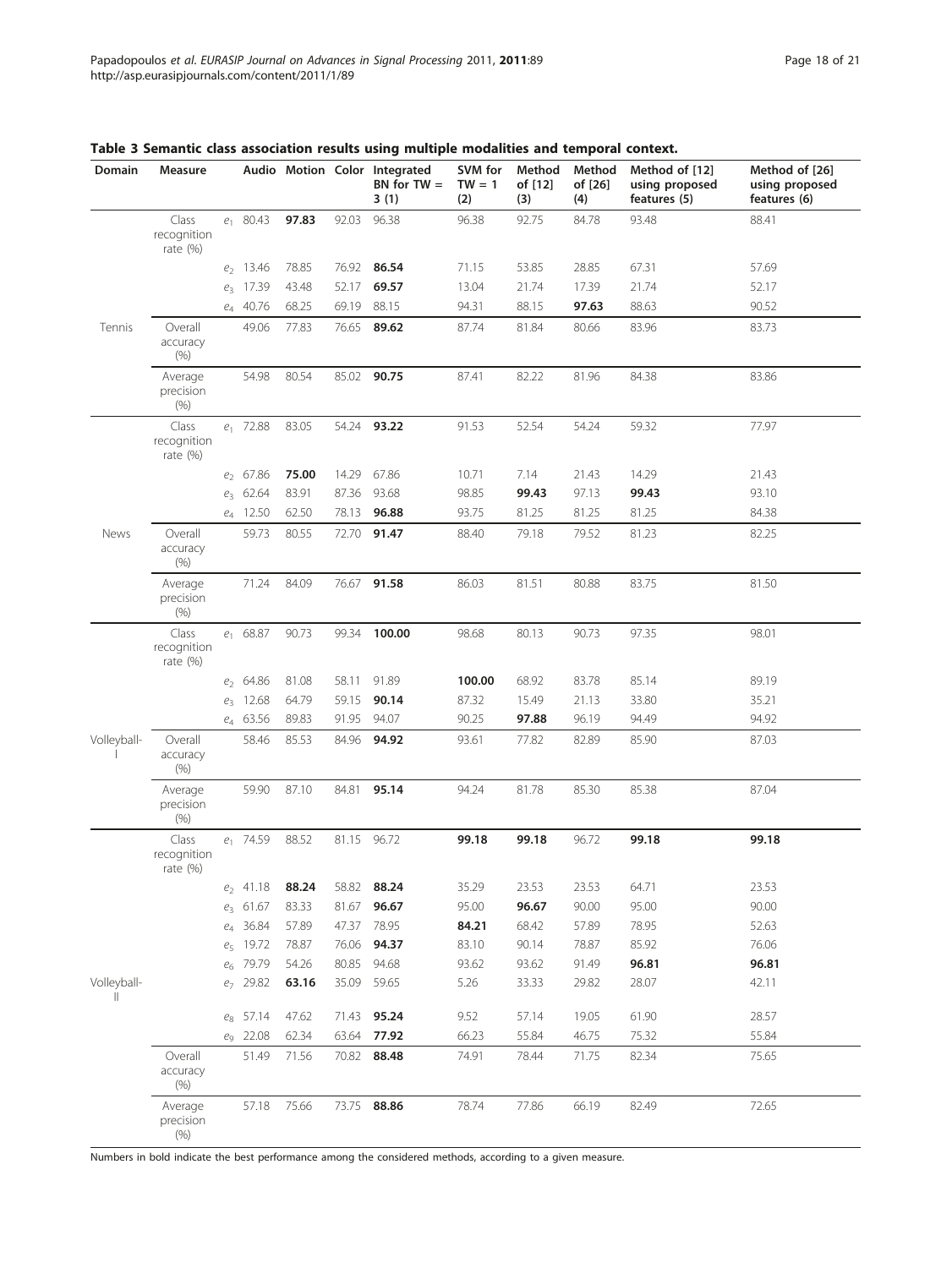are also given for every case. It must be noted that a time-performance measure (similar to the average frame processing rate defined in Section 6.3) is not included in Table [3.](#page-17-0) This is due to the fact that the execution of any of the modality fusion and temporal context exploitation methods reported in experiments 1-6 represents a very small fraction (less than 2%) of the overall video processing time. The latter essentially corresponds to the generation of the respective single-modality analysis results. Following the discussion on Figure [5,](#page-16-0) only the best results of experiments 1 and 2 are reported here, i. e. using  $TW = 3$  for the BN and  $TW = 1$  for the SVMbased classifier. It can be seen that the proposed BN outperforms the SVM-based approach as well as the methods of [[12](#page-19-0)] and [[26\]](#page-20-0) for most of the supported classes as well as in overall classification performance. Additionally, it is also advantageous compared to the case where the methods of [[12](#page-19-0)] and [[26\]](#page-20-0) utilize the video low-level features described in Sections 3 and 4 (experiments 5 and 6). This is mainly due to: (a) the more sophisticated modality fusion mechanism developed in this work, compared to the heuristic assignment of weights to every modality in [\[26](#page-20-0)] and the assumption of statistical independence between the features of different modalities in [[12\]](#page-19-0), (b) the more complex temporal relations that are modeled by the developed integrated BN, compared to the methods of [\[26](#page-20-0)] and [\[12](#page-19-0)] that rely on class transition probability learning, and (c) the fact that the proposed method performs jointly modality fusion and temporal context exploitation; hence, taking advantage of all possible correlations between the respective numerical data. It must be emphasized here that these results verify the theoretic analysis given in Section 5.4, which indicated that the proposed integrated BN was expected to outperform other similar HMM-based approaches, e.g. [[26](#page-20-0)].

In order to investigate whether the employed datasets are sufficiently large for the differences in performance observed in Table [3](#page-17-0) to be statistically significant, a statistical significance test is used. This takes into account the overall shot classification accuracy in each selected domain and uses the chi-square measure [[56\]](#page-20-0) together with the following null hypothesis: "there is no significant difference in the total number of correctly classified shots between the results obtained after the application of the BN and the results obtained after the application of another similar approach of the literature". The latter is the hypothesis that is to be rejected if the test is passed. The test revealed that all performance differences observed in Table [3](#page-17-0) between the proposed approach and the methods of [[26\]](#page-20-0) and [[12](#page-19-0)] (using either their original features or the low-level features proposed in Sections 3 and 4) are statistically significant. In particular, the lowest chi-square values calculated for the tennis, news, volleyball-I and volleyball-II domains according to the aforementioned pairwise method comparisons are as follows: (Chi-square = 10.09, df = 1,  $P$  $(0.05)$ , (Chi-square = 17.06, df = 1, P  $(0.05)$ , (Chisquare = 29.34, df = 1,  $P$  <0.05) and (Chi-square = 13.95, df = 1,  $P$  <0.05). Regarding the comparison with the SVM-based method (experiment 2), the difference in performance is statistically significant for the challenging volleyball-II domain (Chi-square = 6.96, df = 1, P <0.05). For the other three datasets that involve only 4 classes, less pronounced performance differences (thus also of lower statistical significance) are observed between the proposed approach and the SVM one. However, it should be noted that: (a) despite the small difference in overall performance, the SVM classifier often introduces a dramatic decrease in the recognition rate of some of the supported semantic classes, as discussed earlier in this section, and (b) the SVM classifier, as applied in this work, constitutes a variation of the proposed approach, i.e. its performance is also boosted by jointly realizing modality fusion and temporal context exploitation, as opposed to the literature works of [\[26](#page-20-0)] and [\[12\]](#page-19-0).

## 6.4.1. Effect of discretization

In order to examine the effect of the proposed discretization procedure on the performance of the developed integrated BN, the latter was evaluated for different values of parameter  $Q$  (Equation (6)). This parameter determines the number of possible values of random variables  $A_j$ ,  $C_j$  and  $M_j$  in the  $\mathbb{G}_j$  BN sub-structure. Results when parameter Q receives values in the interval [[3,15\]](#page-19-0) are illustrated in Figure [6](#page-19-0). It can be seen that the developed BN tends to exhibit relatively decreased recognition performance, when parameter Q receives low values ( $Q\varepsilon$ [[3,6\]](#page-19-0)) for TW = 1, 2, 3 in all domains. This is mainly due to the fact that low values of Q led to coarse discretization, which resulted to decreased shot-class association performance. Additionally, when Q receives values ranging approximately from 7 to 11, the proposed approach presents relatively small variations in its recognition performance, which is close to its maximum overall shot-class association accuracy for any value of TW and in all domains. On the other hand, values greater than 11 led to increased network complexity and resulted to under-training/overfitting occurrences; hence, leading to a corresponding gradual decrease in the overall shot-class association performance.

#### 7. Conclusions

In this paper, a multi-modal context-aware framework for semantic video analysis was presented. The core functionality of the proposed approach relies on the introduced integrated BN, which is developed for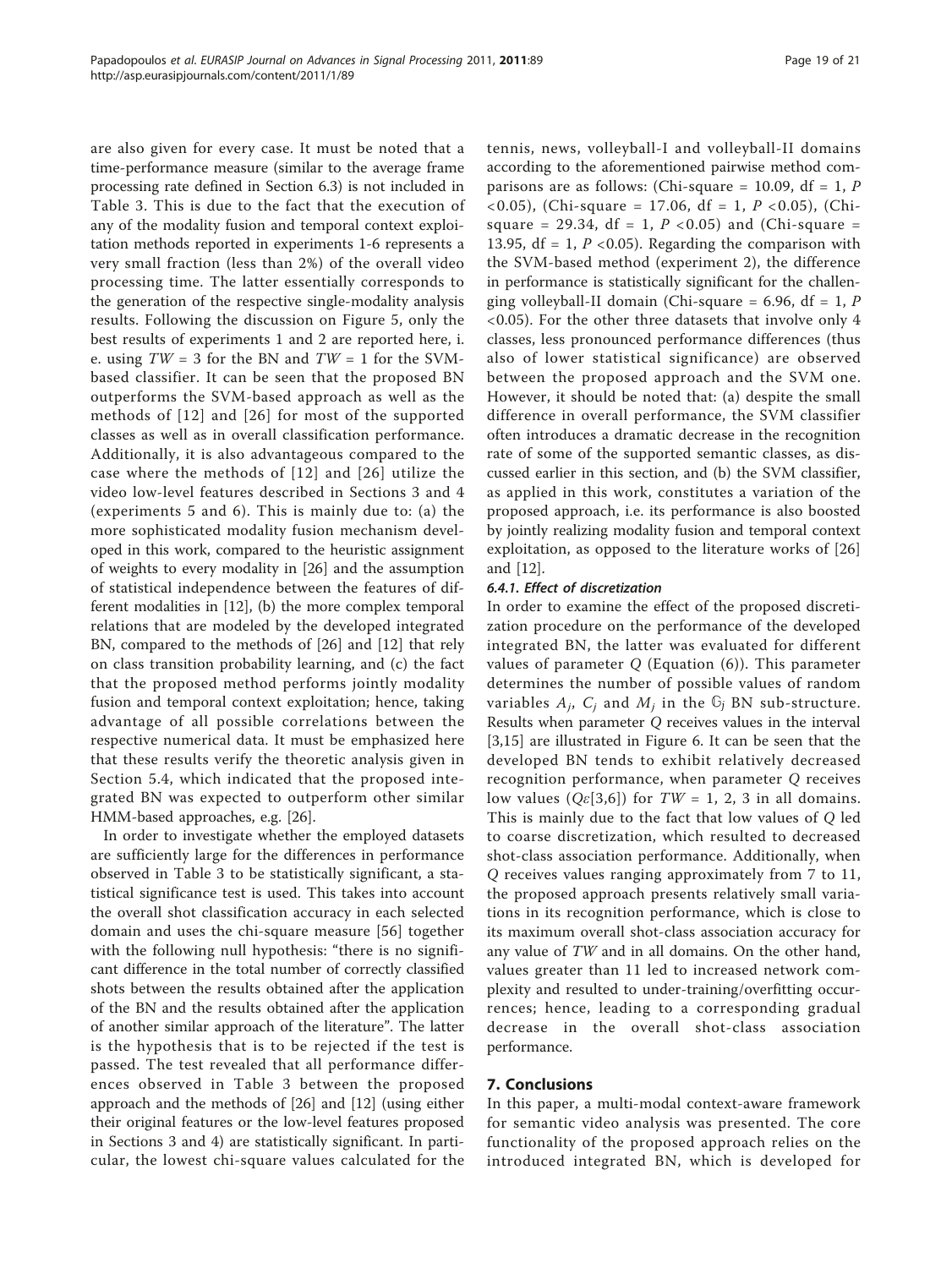<span id="page-19-0"></span>

performing joint modality fusion and temporal context exploitation. With respect to the utilized motion features, a new representation for providing motion energy distribution-related information to HMMs is described, where motion characteristics from previous frames are exploited. Experimental results in the domains of tennis, news and volleyball broadcast video demonstrated the efficiency of the proposed approaches. Future work includes the examination of additional shot-class association schemes as well as the investigation of alternative algorithms for acquiring and modeling contextual information, and their integration in the proposed framework.

#### Endnotes

<sup>a</sup> [http://mklab.iti.gr/project/svaef.](http://mklab.iti.gr/project/svaef)

#### Acknowledgements

The work presented in this paper was supported by the European Commission under contracts FP7-248984 GLOCAL and FP7-249008 CHORUS +.

#### Author details

<sup>1</sup>CERTH/Informatics and Telematics Institute 6th Km. Charilaou-Thermi Road, 57001 Thermi-Thessaloniki, Greece <sup>2</sup>Electrical and Computer Engineering Department of Aristotle University of Thessaloniki, Thessaloniki, Greece

#### Competing interests

The authors declare that they have no competing interests.

Received: 3 November 2010 Accepted: 13 October 2011 Published: 13 October 2011

#### References

- 1. A Hanjalic, R Lienhart, W Ma, J Smith, The holy grail of multimedia information retrieval: so close or yet so far away? Proc IEEE. 96(4), 541–547 (2008)
- A Smeaton, Techniques used and open challenges to the analysis, indexing and retrieval of digital video. Inf Syst. 32(4), 545–559 (2007). doi:10.1016/j. is.2006.09.001
- 3. W Zhu, C Toklu, S Liou, Automatic news video segmentation and categorization based on closed-captioned text. IEEE International Conference on Multimedia and Expo (ICME) 829–832 (2001)
- 4. HL Wang, L-F Cheong, Taxonomy of directing semantics for film shot classification. IEEE Trans Circuits Syst Video Technol. 19(10), 1529–1542 (2009)
- 5. C Snoek, M Worring, Multimodal video indexing: a review of the state-ofthe-art. Multimedia Tools Appl. 25(1), 5–35 (2005)
- 6. Y Wang, Z Liu, J Huang, Multimedia content analysis-using both audio and visual clues. Signal Process Mag IEEE. 17(6), 12–36 (2000). doi:10.1109/ 79.888862
- 7. J Luo, M Boutell, C Brown, Pictures are not taken in a vacuum. Signal Process Mag IEEE. 23(2), 101–114 (2006)
- 8. D Vallet, P Castells, M Fernandez, P Mylonas, Y Avrithis, Personalized content retrieval in context using ontological knowledge. IEEE Trans Circuits Syst Video Technol. 17(3), 336 (2007)
- 9. GT Papadopoulos, V Mezaris, I Kompatsiaris, MG Strintzis, Combining global and local information for knowledge-assisted image analysis and classification. EURASIP J Adv Signal Process. 2007(2) (2007)
- 10. D Byrne, P Wilkins, G Jones, A Smeaton, NO?'? Connor, Measuring the impact of temporal context on video retrieval. in Proceedings of International Conference on Content-Based Image and Video Retrieval 299–308 (2008)
- 11. L Rabiner, A tutorial on hidden Markov models and selected applications in speech recognition. Proc IEEE. 77(2), 257–286 (1989). doi:10.1109/5.18626
- 12. J Huang, Z Liu, Y Wang, Joint scene classification and segmentation based on hidden Markov model. IEEE Trans Multimedia. 7(3), 538–550 (2005)
- 13. J Zhou, X-P Zhang, An ica mixture hidden markov model for video content analysis. IEEE Trans Circuits Syst Video Technol. 18(11), 1576–1586 (2008)
- 14. X Gao, Y Yang, D Tao, X Li, Discriminative optical flow tensor for video semantic analysis. Comput Vis Image Underst. 113(3), 372–383 (2009). doi:10.1016/j.cviu.2008.08.007
- 15. R Neapolitan, Learning Bayesian Networks (Prentice Hall Upper Saddle River, NJ, 2003)
- 16. D Heckerman, A tutorial on learning with Bayesian networks, Learning in graphical models (MIT Press Cambridge, MA, 1998)
- 17. W Adams, G Iyengar, C Lin, M Naphade, C Neti, H Nock, J Smith, Semantic indexing of multimedia content using visual, audio, and text cues. EURASIP J Appl Signal Process. 2, 170–185 (2003)
- 18. M-H Hung, C-H Hsieh, Event detection of broadcast baseball videos. IEEE Trans Circuits Syst Video Technol. 18(12), 1713–1726 (2008)
- 19. Y Gong, W Xu, Machine Learning for Multimedia Content Analysis (Springer, New York, 2007)
- 20. E Bruno, N Moenne-Loccoz, S Marchand-Maillet[, Design of multimodal](http://www.ncbi.nlm.nih.gov/pubmed/18617712?dopt=Abstract) [dissimilarity spaces for retrieval of video documents.](http://www.ncbi.nlm.nih.gov/pubmed/18617712?dopt=Abstract) IEEE Trans Pattern Anal Mach Intell. 30(9), 1520–1533 (2008)
- 21. M Shyu, Z Xie, M Chen, S Chen, Video semantic event/concept detection using a subspace-based multimedia data mining framework. IEEE Trans Multimedia. 10(2), 252–259 (2008)
- 22. S Hoi, M Lyu, A multimodal and multilevel ranking scheme for large-scale video retrieval. IEEE Trans Multimedia. 10(4), 607–619 (2008)